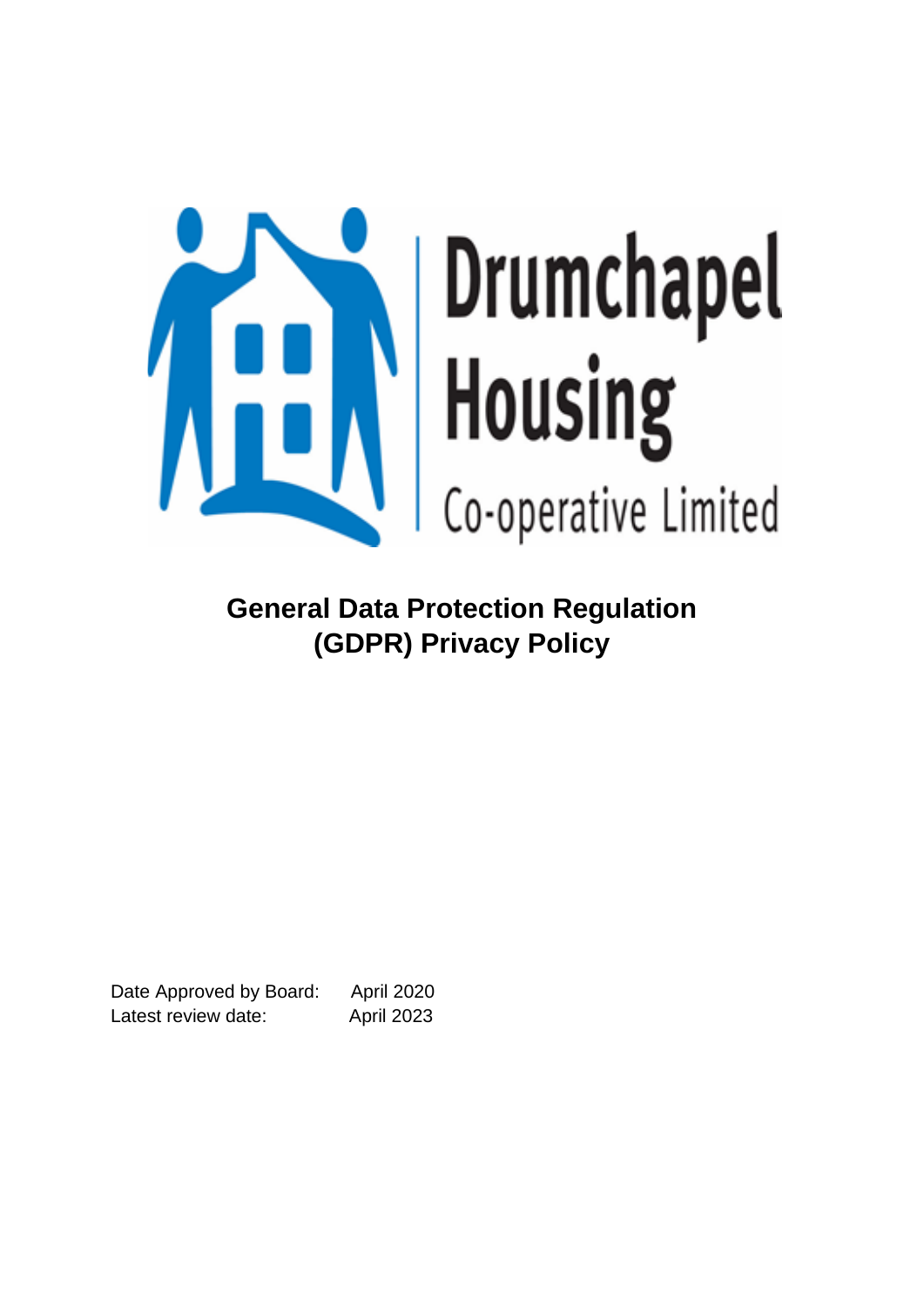# **1. Introduction**

- 1.1 Drumchapel Housing Co-operative is committed to ensuring the secure and safe management of data it holds in relation to customers, staff and other individuals. The Co-operative's staff members have a responsibility to ensure compliance with the terms of this policy, and to manage individuals' data in accordance with the procedures outlined in this policy and documentation referred to herein.
- 1.2 The Co-operative needs to gather and use certain information about individuals. These can include customers (tenants, factored owners, etc.), employees and other individuals that The Co-operative has a relationship with. The Co-operative manages a significant amount of information, from a variety of sources. This information contains 'Personal Data' and 'Sensitive Personal Data' (known as "Special Category" personal data under the GDPR).
- 1.3 This policy sets out The Co-operative's duties in processing that data, and the purpose of this policy is to set out the procedures for the management of such data.
- 1.4 Appendix 1 details The Co-operative's related policies.

# **2. Legislation**

- 2.1 It is a legal requirement that The Co-operative process data correctly; The Cooperative must collect, handle and store personal information in accordance with the relevant legislation.
- 2.2 The relevant legislation in relation to the processing of data is:
	- (a) the General Data Protection Regulation ("the GDPR");
	- (b) the Privacy and Electronic Communications Regulations 2003 ("the PECRs" (as may be amended by the proposed Regulation on Privacy and Electronic Communications); and
	- (c) The Data Protection Act 2018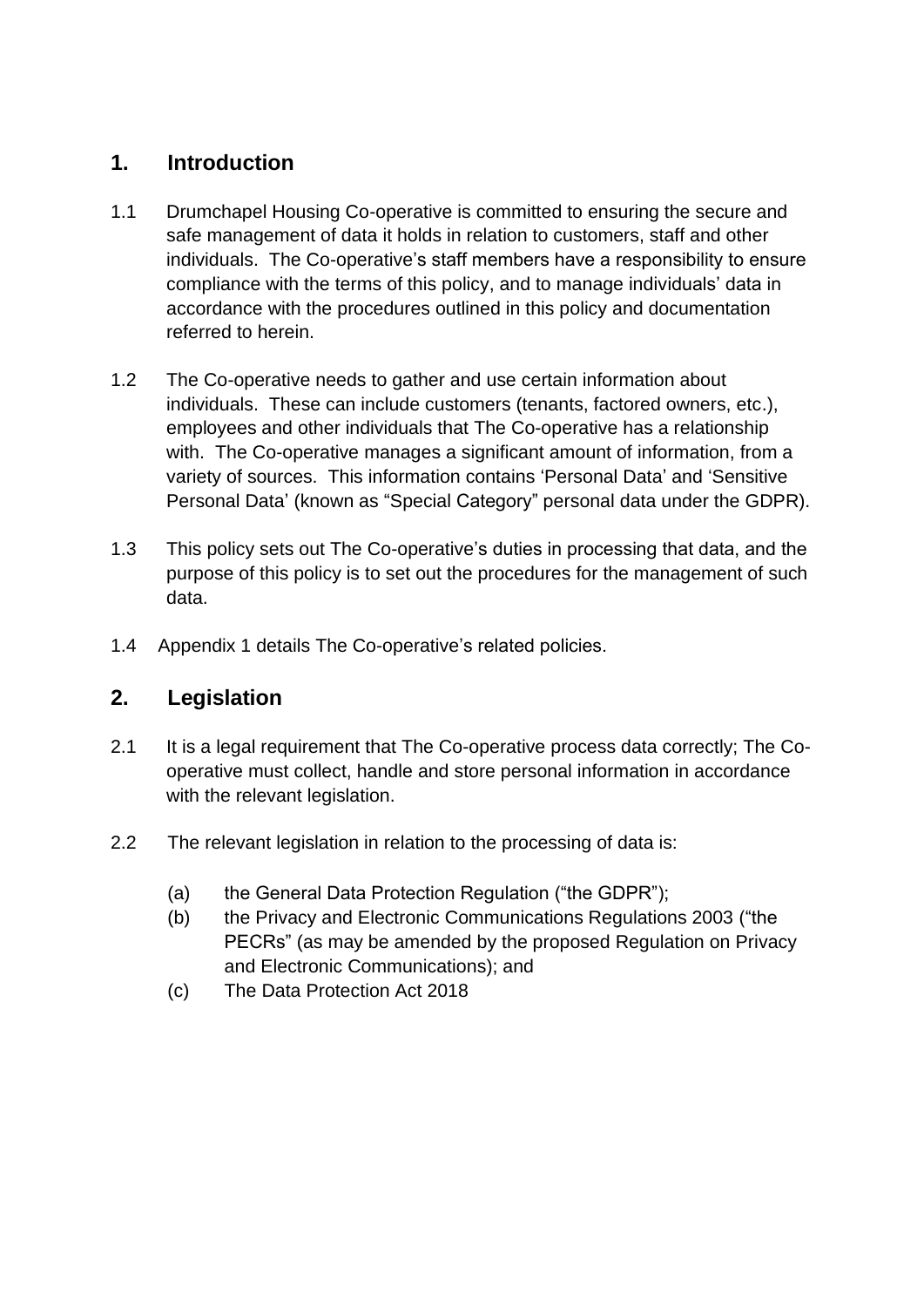# **3. Data**

- 3.1 The Co-operative holds a variety of information relating to individuals, including customers and employees (also referred to as data subjects) which is known as "personal data". The personal data held and processed by The Co-operative is detailed within the Fair Processing Notice at Appendix 2 and the Data Protection Addendum of the Terms of and Conditions of Employment which has been provided to all employees.
- 3.2 "Personal data" is that from which a living individual can be identified either by that data alone or in conjunction with other data held by The Co-operative.
- 3.3 The Co-operative also holds personal data that is sensitive in nature (i.e. relates to or reveals a data subject's racial or ethnic origin, religious beliefs, political opinions, relates to health or sexual orientation). This is "Special Category Personal Data" or "Sensitive Personal Data".

# **4. Processing of personal data**

- 4.1 The Co-operative is permitted to process personal data on behalf of data subjects provided it is doing so on one of the following grounds:
	- Processing with the **consent** of the data subject (see section 4.4);
	- Processing is necessary for the performance of a **contract** between The Co-operative and the data subject or for entering into a contract with the data subject;
	- Processing is necessary for The Co-operative's compliance with a **legal obligation**;
	- Processing is necessary to protect the **vital interests** of the data subject or another person;
	- Processing is necessary for the performance of a task carried out in the **public interest** or in the exercise of The Co-operative's official authority;
	- or Processing is necessary in the support of the **legitimate interests** of the data controller or other third party.

## 4.2 **Fair Processing Notice**

4.2.1 The Co-operative has produced a Fair Processing Notice (FPN) which it is required to provide to all people whose personal data is held by The Cooperative. That FPN must be provided to the person from the outset of processing their personal data and they should be advised of the terms of the FPN when it is provided to them.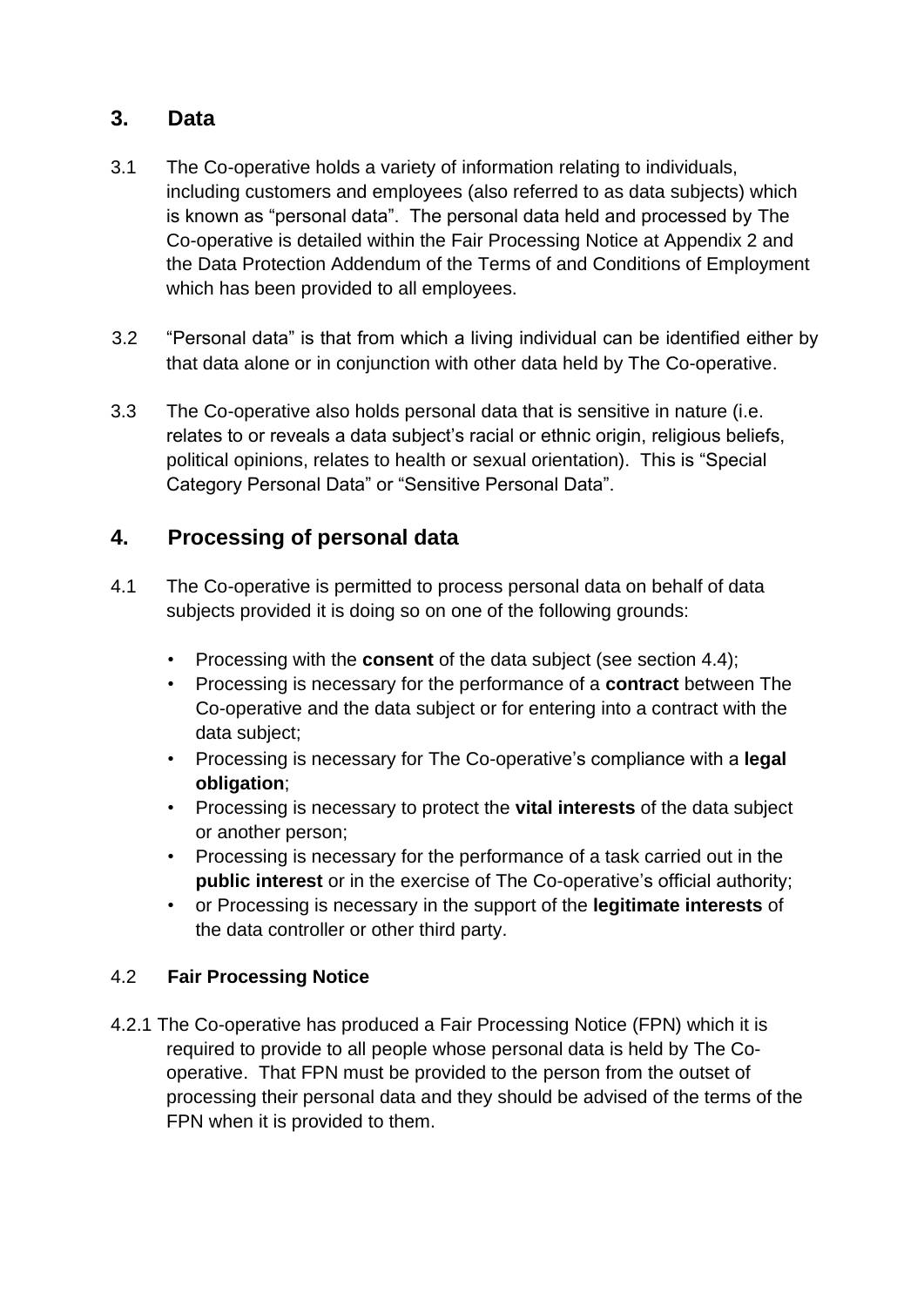4.2.2 The Fair Processing Notice (at Appendix 2) sets out the personal data processed by The Co-operative and the basis for that processing. This document is provided to all of The Co-operative's customers at the outset of processing their data.

## 4.3 **Employees**

- 4.3.1 Employee personal data and, where applicable, Special Category Personal Data or Sensitive Personal Data, is held and processed by The Co-operative. Details of the data held, and processing of that data is contained within the Employee Fair Processing Notice which is provided to Employees at the same time as their Contract of Employment.
- 4.3.2 A copy of any employee's personal data held by The Co-operative is available upon request by that employee from the Depute Director or Director.

## 4.4 **Consent**

- 4.4.1 Consent as a ground for processing might be required to be used from time to time by The Co-operative when processing personal data. It should be used by The Co-operative where no other alternative ground for processing is available. In the event that The Co-operative requires to obtain consent to process a data subject's personal data, it will obtain that consent in writing.
- 4.4.2 The consent provided by the data subject must be freely given and the data subject will be required to sign a relevant consent form if willing to consent. Any consent to be obtained by The Co-operative must be for a *specific and defined purpose* (i.e. general consent cannot be sought).

## 4.5 **Processing of Special Category Personal Data or Sensitive Personal Data**

- 4.5.1 In the event that The Co-operative processes Special Category Personal Data or Sensitive Personal Data, it must do so in accordance with one of the following grounds of processing:
	- The data subject has given **explicit consent** to the processing of this data for a specified purpose;
	- Processing is necessary for carrying out obligations or exercising rights related to **employment or social security**;
	- Processing is necessary to protect the **vital interest** of the data subject or, if the data subject is incapable of giving consent, the vital interests of another person;
	- Processing is necessary for the establishment, exercise or defence of **legal claims**, or whenever court are acting in their judicial capacity; and Processing is necessary for reasons of **substantial public interest**.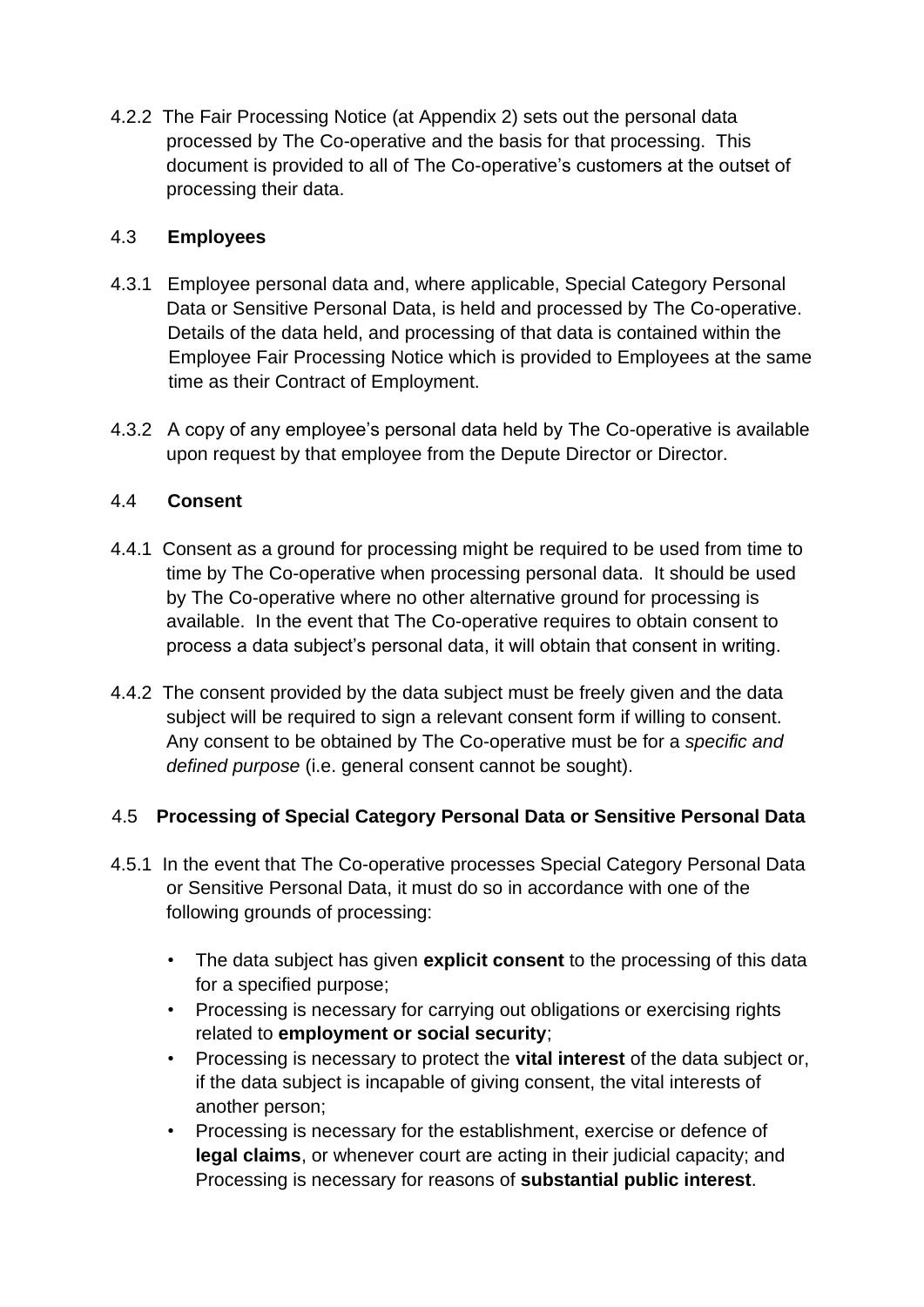# **5. Data sharing**

- 5.1 The Co-operative shares its data with various third parties for numerous reasons in order that its day-to-day activities are carried out in accordance with The Co-operative's relevant policies and procedures.
- 5.2 In order that The Co-operative can monitor compliance by these third parties with Data Protection laws, The Co-operative will require the third party organisations to enter into an Agreement with The Co-operative governing the processing of data, security measures to be implemented and responsibility for breaches. This is achieved via Data Processing Agreements.
- 5.3 Personal data is from time to time shared amongst The Co-operative and third parties who require to process personal data that The Co-operative is also having to process. Both The Co-operative and the third party will be processing that data in their individual capacities as data controllers.
- 5.4 Where The Co-operative shares in the processing of personal data with a third party organisation (for example, for processing of the employees' pension), it will require the third party organisation to enter into a Data Sharing Agreement with The Co-operative in accordance with the terms of the model Data Sharing Agreement set out in Appendix 3 to this policy.

## 5.5 **Data processors**

- 5.5.1 A data processor is a third party entity that processes personal data on behalf of The Co-operative and is frequently engaged in areas where The Cooperative's work is outsourced (for example, payroll, maintenance and repair works).
- 5.5.2 A data processor must comply with Data Protection laws. The Co-operative's data processors must ensure they have appropriate technical security measures in place, maintain records of processing activities and notify The Co-operative if a data breach is suffered.
- 5.5.3 If a data processor wishes to sub-contact their processing, prior written consent of The Co-operative must be obtained. Upon a sub-contracting of processing, the data processor will be liable in full for the data protection breaches of their sub-contractors.
- 5.5.4 Where The Co-operative contracts with a third party to process personal data held by The Co-operative, it will require the third party to enter into a Data Protection Addendum with The Co-operative in accordance with the terms of the model Data Protection Addendum set out in Appendix 4 to this Policy.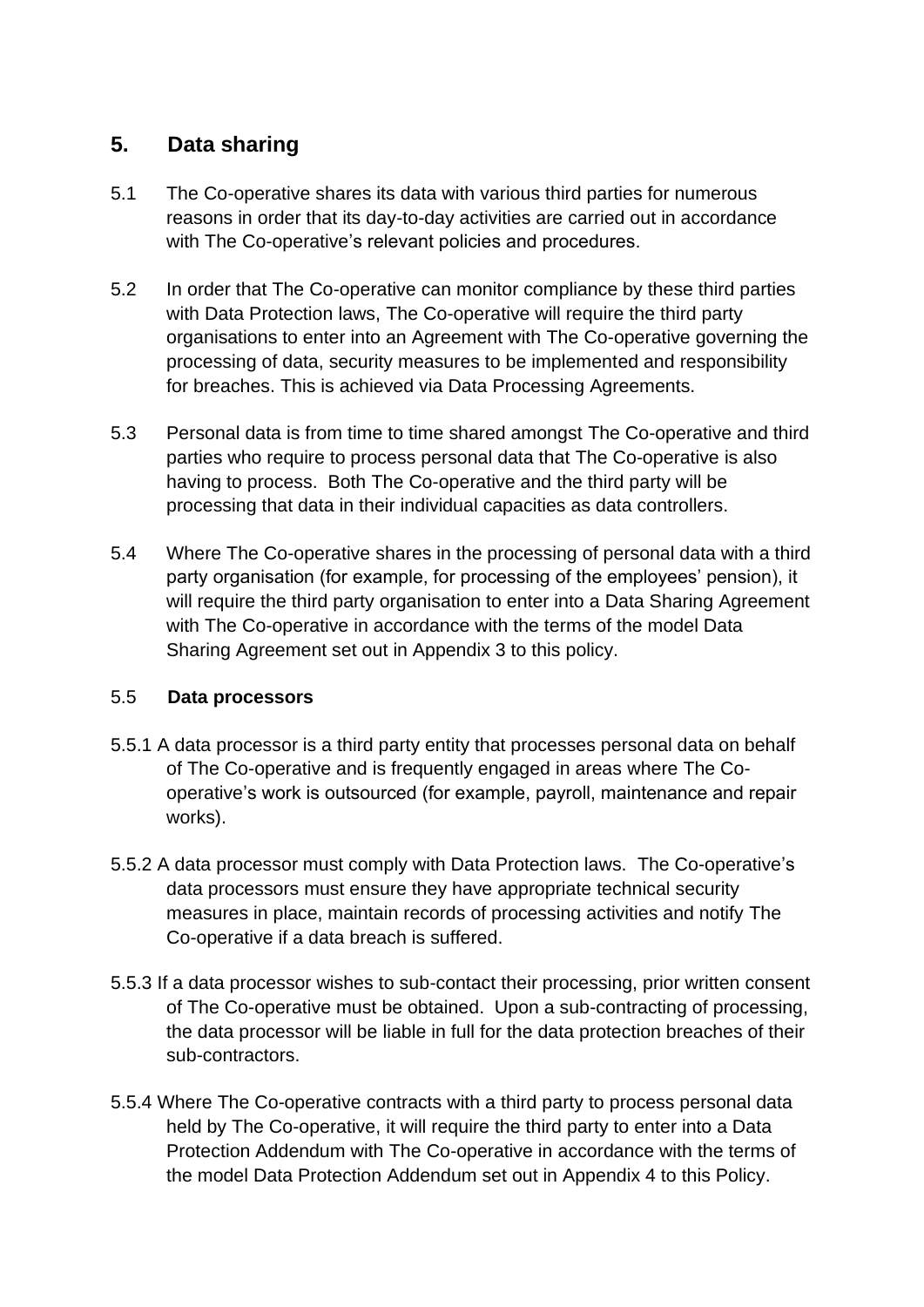# **6. Data storage and security**

6.1 All personal data held by The Co-operative must be stored securely, whether electronically or in paper format.

## 6.2 **Paper storage**

- 6.2.1 If personal data is stored on paper it should be kept in a secure place where unauthorised personnel cannot access it. Employees should make sure that no personal data is left where unauthorised personnel can access it. When the personal data is no longer required it must be disposed of by the employee so as to ensure its destruction.
- 6.2.2 If the personal data is required to be retained on a physical file then the employee should ensure that it is affixed to the file which is then stored in accordance with The Co-operative's storage provisions.

## 6.3 **Electronic storage**

- 6.3.1 Personal data stored electronically must also be protected from unauthorised use and access. Personal data should be password protected when being sent internally or externally to The Co-operative's data processors or those with whom The Co-operative has entered into a Data Sharing Agreement.
- 6.3.2 If personal data is stored on removable media (CD, DVD, USB memory stick) then that removable media must be both encrypted and stored securely at all times when not being used. Personal data should not be saved directly to mobile devices and should be stored on designated drivers and servers.

# **7. Breaches**

7.1 A data breach can occur at any point when handling personal data and The Co-operative has reporting duties in the event of a data breach or potential breach occurring. Breaches which pose a risk to the rights and freedoms of the data subjects are required to be reported externally to the Information Commissioner's Office (ICO) in accordance with section 7.3.

## 7.2 **Internal reporting**

- 7.2.1 The Co-operative takes the security of data very seriously and in the unlikely event of a breach will take the following steps:
	- As soon as the breach or potential breach has occurred, and in any event no later than six hours after it has occurred, the DPO must be notified in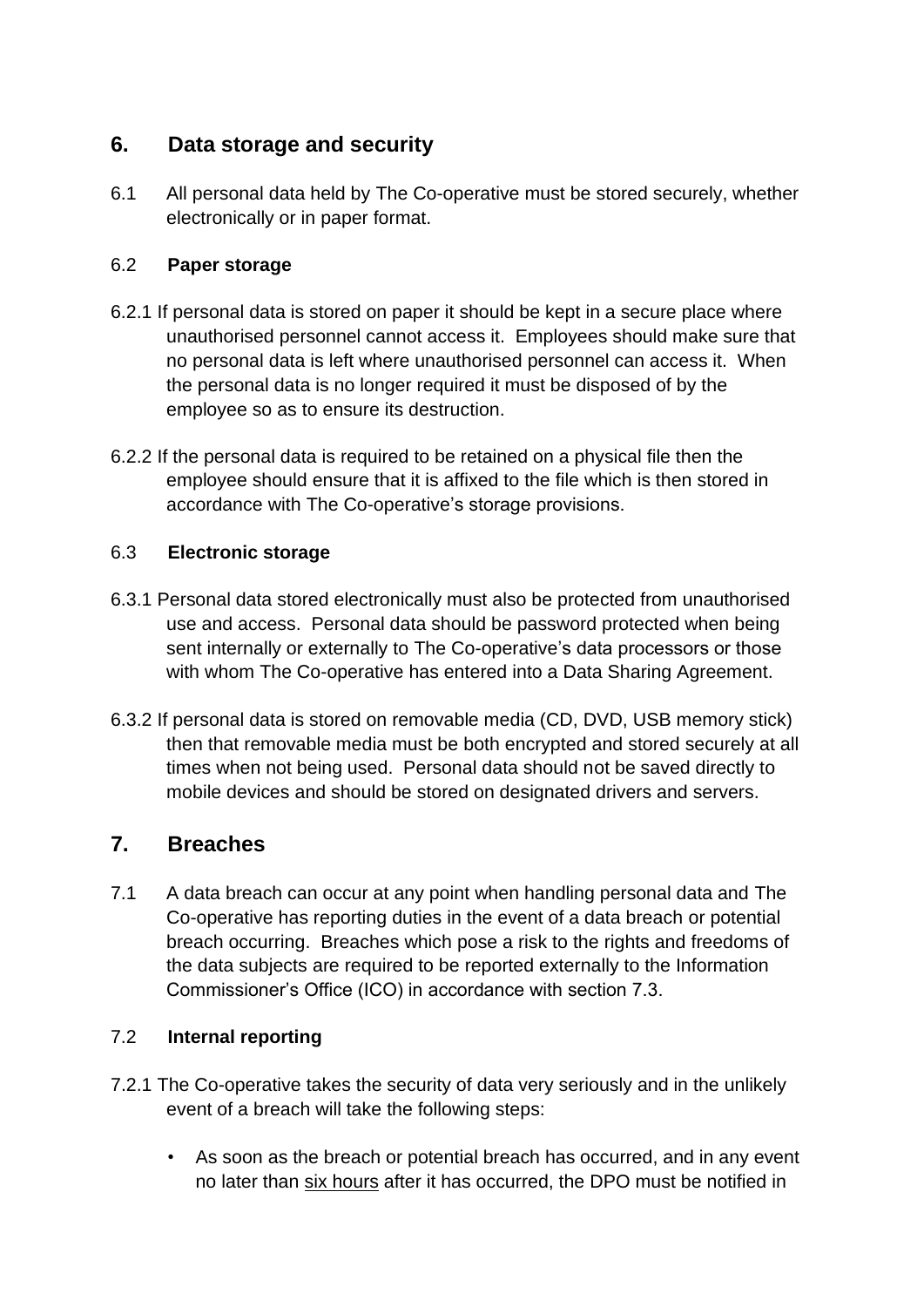writing of (i) the breach; (ii) how it occurred; and (iii) what the likely impact of that breach is on any data subject(s);

- The Co-operative must seek to contain the breach by whatever means available;
- The DPO must consider whether the breach is one which requires to be reported to the ICO and data subjects affected and do so in accordance with this section 7;
- Notify third parties in accordance with the terms of any applicable Data Sharing Agreements

# 7.3 **Reporting to the ICO**

7.3.1 The DPO will require to report any breaches which pose a risk to the rights and freedoms of the data subjects who are subject of the breach to the ICO within 72 hours of the breach occurring. The DPO must also consider whether it is appropriate to notify those data subjects affected by the breach.

# **8. Data Protection Officer (DPO)**

- 8.1 A Data Protection Officer is an individual who has an over-arching responsibility and oversight over compliance by The Co-operative with Data Protection laws. The Co-operative has elected to appoint a Data Protection Officer whose details are noted on The Co-operative's website and contained within the Fair Processing Notice at Appendix 2.
- 8.2 The DPO will be responsible for:
- monitoring The Co-operative's compliance with Data Protection laws and this policy
- co-operating with and serving as The Co-operative's contact for discussions with the ICO
- reporting breaches or suspected breaches to the ICO and data subjects in accordance with Part 7 hereof

# **9. Data subject rights**

- 9.1 Certain rights are provided to data subjects under the GDPR. Data subjects are entitled to view the personal data held about them by The Co-operative, whether in written or electronic form.
- 9.2 Data subjects have a right to request a restriction of processing their data, a right to be forgotten and a right to object to The Co-operative's processing of their data. These rights are notified to The Co-operative's tenants and other customers in The Co-operative's Fair Processing Notice.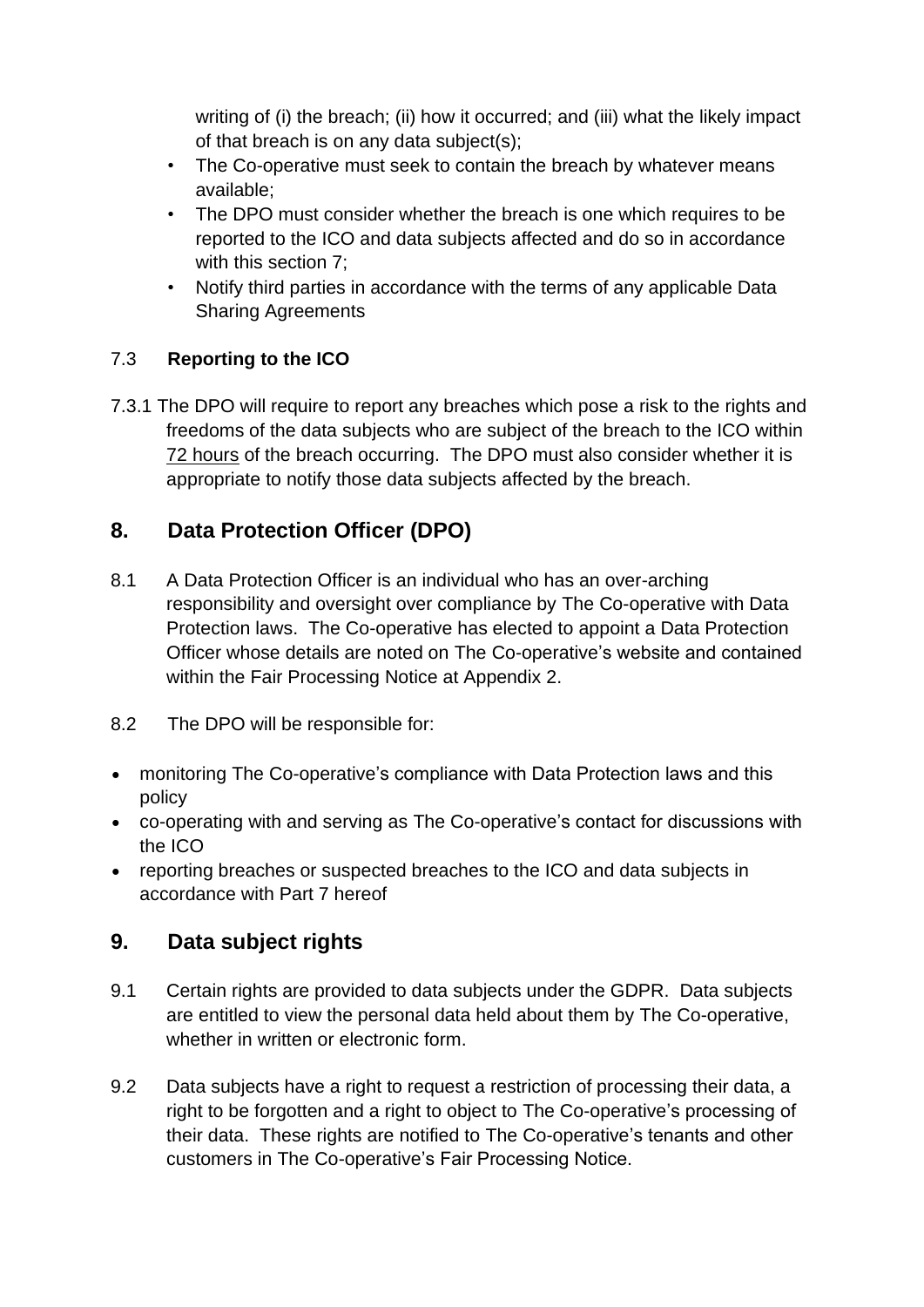## 9.3 **Subject Access Requests**

- 9.3.1 Data subjects are permitted to view their data held by The Co-operative upon making a request to do so (a Subject Access Request). Upon receipt of a request by a data subject, The Co-operative must respond to the Subject Access Request within one month of the date of receipt of the request. The Co-operative:
- must provide the data subject with an electronic or hard copy of the personal data requested, unless any exemption to the provision of that data applies in law
- where the personal data comprises data relating to other data subjects, must take reasonable steps to obtain consent from those data subjects to the disclosure of that personal data to the data subject who has made the Subject Access Request, or
- where The Co-operative does not hold the personal data sought by the data subject, must confirm that it does not hold any personal data sought to the data subject as soon as practicably possible, and in any event, not later than one month from the date on which the request was made.

## 9.4 **The right to be forgotten**

- 9.4.1 In certain circumstances, a data subject can exercise their right to be forgotten by submitting a request in writing to The Co-operative seeking that The Co-operative erase the data subject's personal data in its entirety.
- 9.4.2 Each request received by The Co-operative will require to be considered on its own merits and legal advice will require to be obtained in relation to such requests from time to time. The DPO will have responsibility for accepting or refusing the data subject's request in accordance with this section and will respond in writing to the request.

## 9.5 **The right to restrict or object to processing**

- 9.5.1 A data subject may request that The Co-operative restrict its processing of the data subject's personal data, or object to the processing of that data.
- 9.5.2 In the event that any direct marketing is undertaken from time to time by The Co-operative, a data subject has an absolute right to object to processing of this nature by The Co-operative, and if The Co-operative receives a written request to cease processing for this purpose, then it must do so immediately.
- 9.5.3 Each request received by The Co-operative will require to be considered on its own merits. The DPO will have responsibility for accepting or refusing the data subject's request in accordance with clause 9.5 and will respond in writing to the request.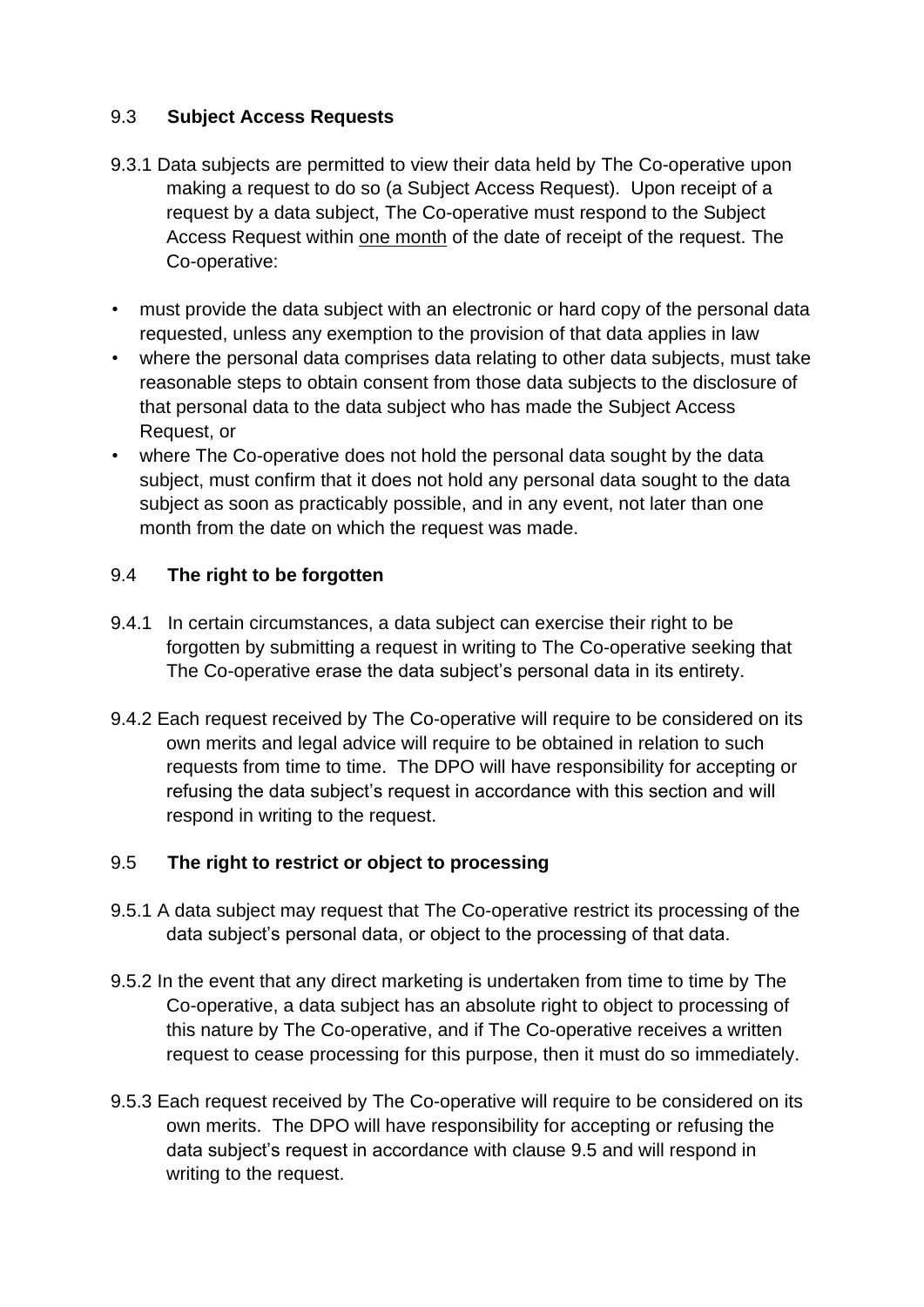# **10. Data Protection Impact Assessments (DPIAs)**

10.1 These are a means of assisting The Co-operative in identifying and reducing the risks that our operations have on personal privacy of data subjects.

10.2 The Co-operative will:

- a) Carry out a DPIA before undertaking a project or processing activity which poses a "high risk" to an individual's privacy. High risk can include, but is not limited to, activities using information relating to health or race, or the implementation of a new ICT system for storing and accessing personal data; and
- b) In carrying out a DPIA, include a description of the processing activity, its purpose, an assessment of the need for the processing, a summary of the risks identified and the measures that it will take to reduce those risks, and details of any security measures that require to be taken to protect the personal data
- 10.3 The Co-operative will require to consult the ICO in the event that a DPIA identifies a high level of risk which cannot be reduced. The Data Protection Officer will be responsible for such reporting, and where a high level of risk is identified by those carrying out the DPIA they will be required to notify the DPO within five working days.

# **11. Archiving, retention and destruction of data**

11.1 The Co-operative cannot store and retain personal data indefinitely. It must ensure that personal data is only retained for the period necessary. The Cooperative shall ensure that all personal data is archived and destroyed in accordance with the periods specified within the Data Retention Policy.

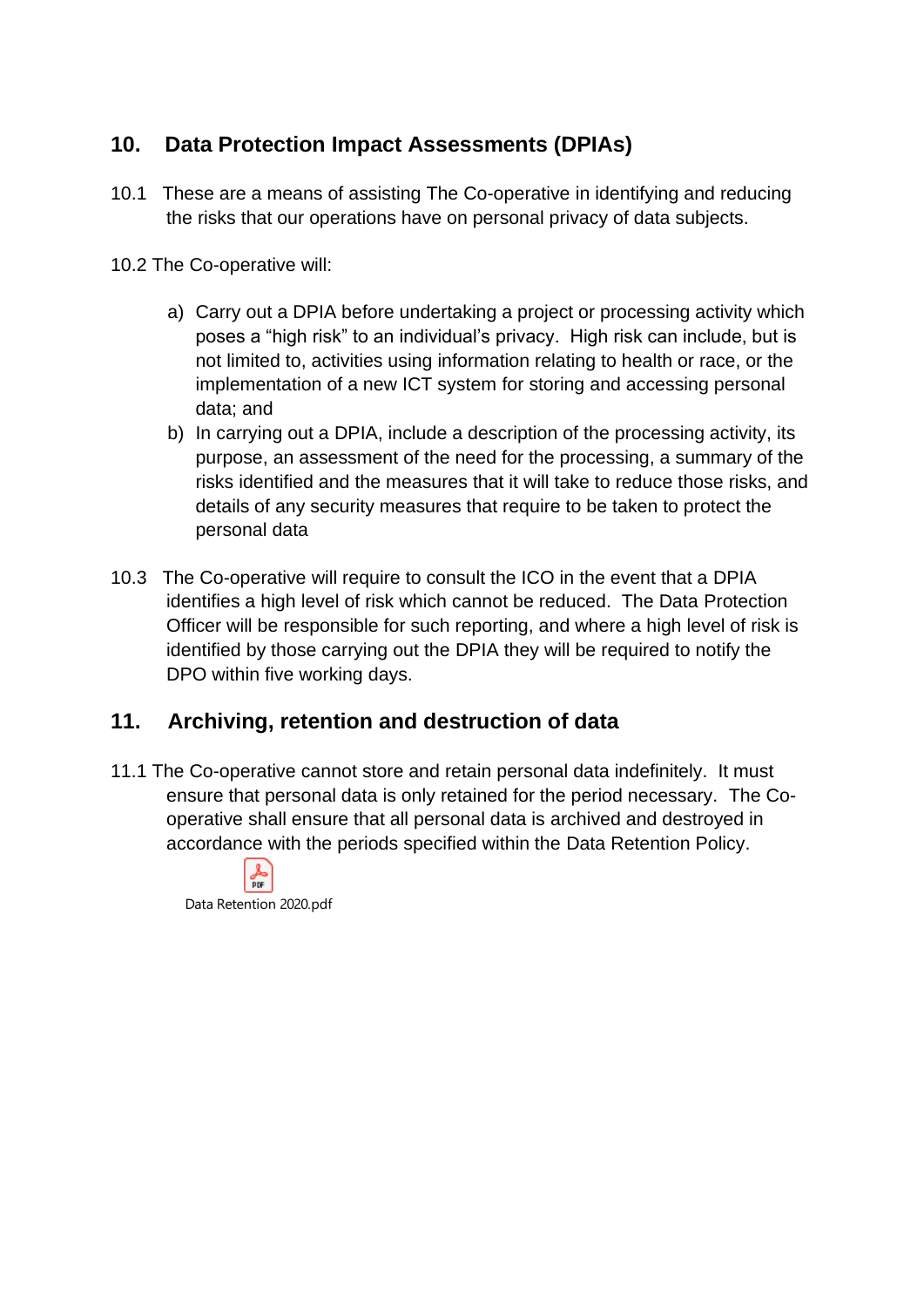# **Related policies**

The undernoted policies are those that we consider relate to the GDPR policy at the time of writing. It is likely that others will be added to this list in due course.

The related policies at this time are:

- Allocations
- Anti-social behaviour
- Rent management (arrears policy)
- Membership/Committee Members' policies
- Staff Handbook and other employment related documents
- Succession, assignation, mutual exchange, or sub-letting policies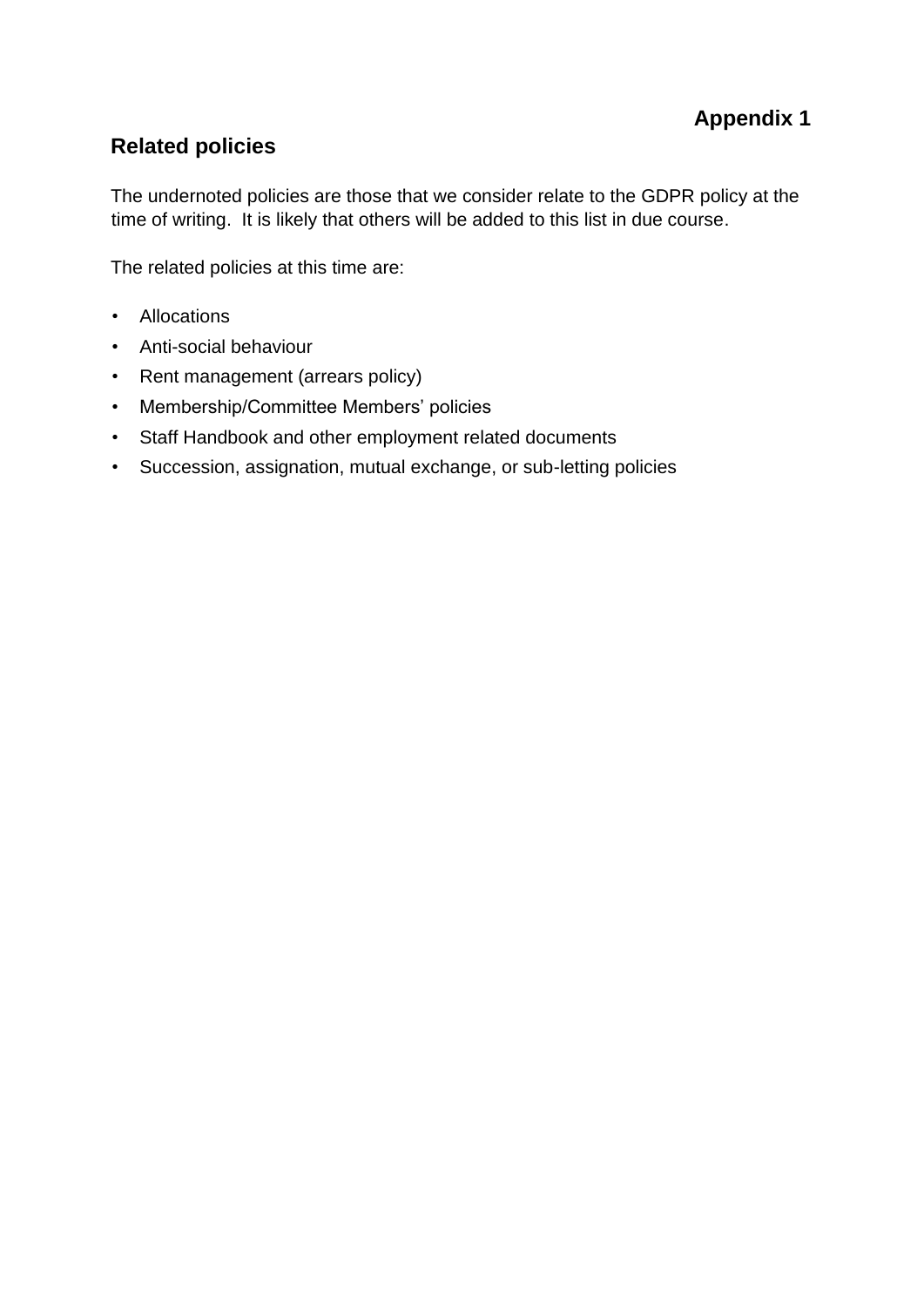The Co-operative will use the following wording in a specific leaflet to be provided to individuals as appropriate.

# **Drumchapel Housing Co-operative Ltd. (How we use your personal information)**

This notice explains what information we collect, when we collect it and how we use this. During the course of our activities, we will process personal data (which may be held on paper, electronically, or otherwise) about you and we recognise the need to treat it in an appropriate and lawful manner. The purpose of this notice is to make you aware of how we will handle your information.

## **Who are we?**

Drumchapel Housing Co-operative, a Scottish Charity (Scottish Charity Number 2222R (S)), a registered society under the Co-operative and Community Benefit Societies Act 2014 with Registered Number HAC 185 and having their Registered Office at 4 Kinclaven Avenue, Glasgow, G15 7SP takes the issue of security and data protection very seriously and strictly adheres to guidelines published in the General Data Protection Regulation (EU) 2016/679 which is applicable from the 25th May 2018, together with any domestic laws subsequently enacted.

We are notified as a Data Controller with the Office of the Information Commissioner under registration number Z7608144 and we are the data controller of any personal data that you provide to us.

Our Data Protection Officer is provided by RGDP LLP and can be contacted either via 07951 241584 or [info@rgdp.co.uk](mailto:info@rgdp.co.uk)

Any questions relating to this notice and our privacy practices should be sent, in the first instance, to The Co-operative's Director or Depute Director.

## **How we collect information from you and what information we collect**

We collect information about you:

- when you apply for housing with us, become a tenant, request services/repairs, howsoever arising or otherwise provide us with your personal details
- when you apply to become a member;
- from your use of our online services, whether to report any tenancy related issues, make a complaint or otherwise;
- from your arrangements to make payment to us (such as bank details, payment card numbers, employment details, benefit entitlement and any other income and expenditure related information);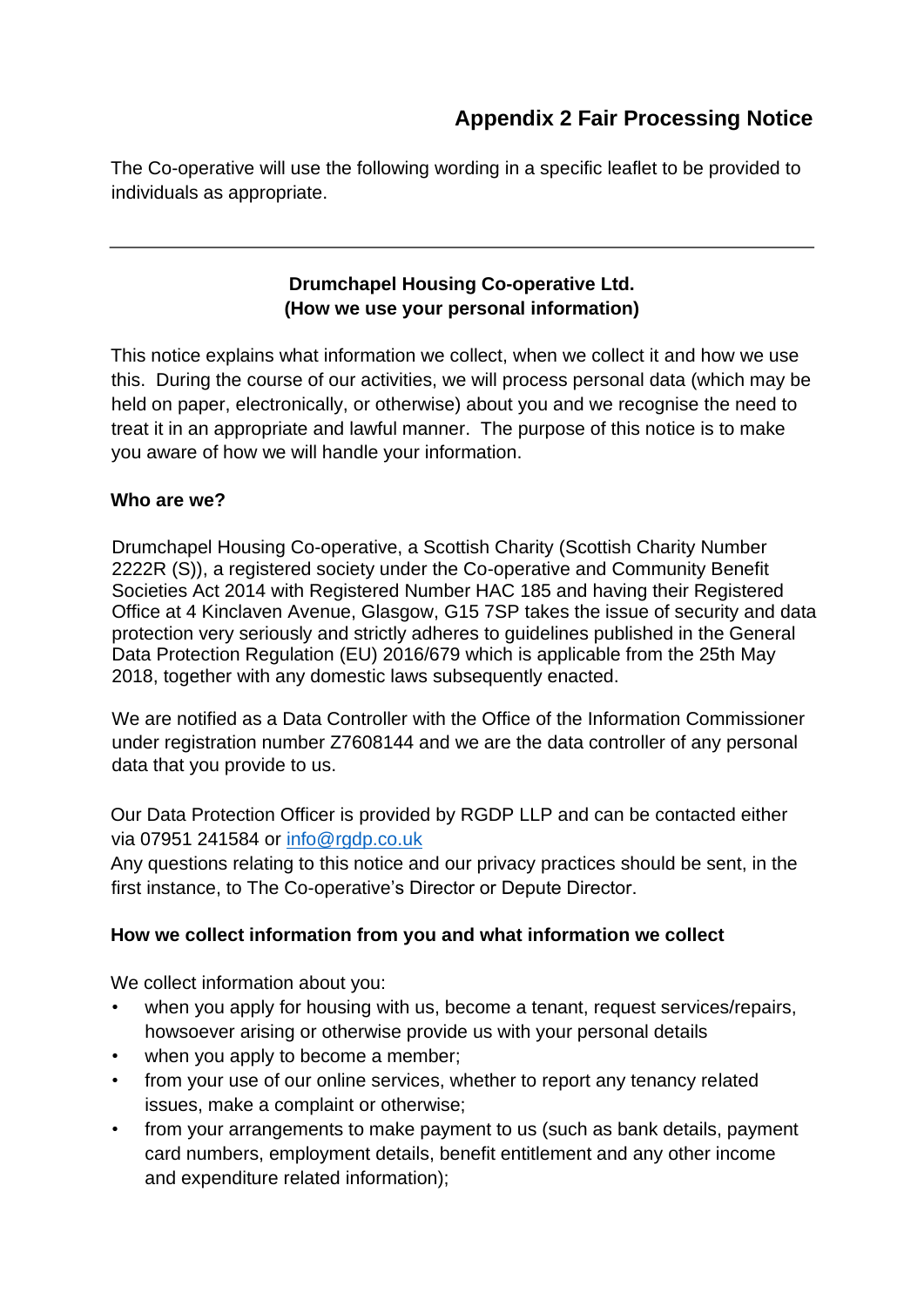• if you are a factored owner or sharing owner

We collect the following information about you:

- name:
- address;
- telephone number;
- e-mail address:
- National Insurance Number;
- Place of work
- Next of Kin

We receive the following information from third parties:

- Benefits information, including awards of Housing Benefit/Universal Credit;
- Payments made by you to us;
- Complaints or other communications regarding behaviour or other alleged breaches of the terms of your contract with us, including information obtained from Police Scotland;
- Reports as to the conduct or condition of your tenancy, including references from previous tenancies, and complaints of anti-social behaviour

## **Why we need this information about you and how it will be used**

We need your information and will use your information to:

- Undertake and perform our obligations and duties to you in accordance with the terms of our contract with you;
- Enable us to supply you with the services and information that you have requested;
- Enable us to respond to your repair request, housing application and complaints made;
- Analyse the information we collect so that we can administer, support, improve and develop our business and the services we offer;
- Contact you in order to send you details of any changes to our or suppliers that may affect you;
- Progress all other purposes consistent with the proper performance of our operations and business; and
- Contact you for your views on our products and services.

# **Sharing of your information**

The information you provide to us will be treated by us as confidential and will be processed only by our employees within the UK. We may disclose your information to other third parties who act for us for the purposes set out in this notice or for purposes approved by you, including the following: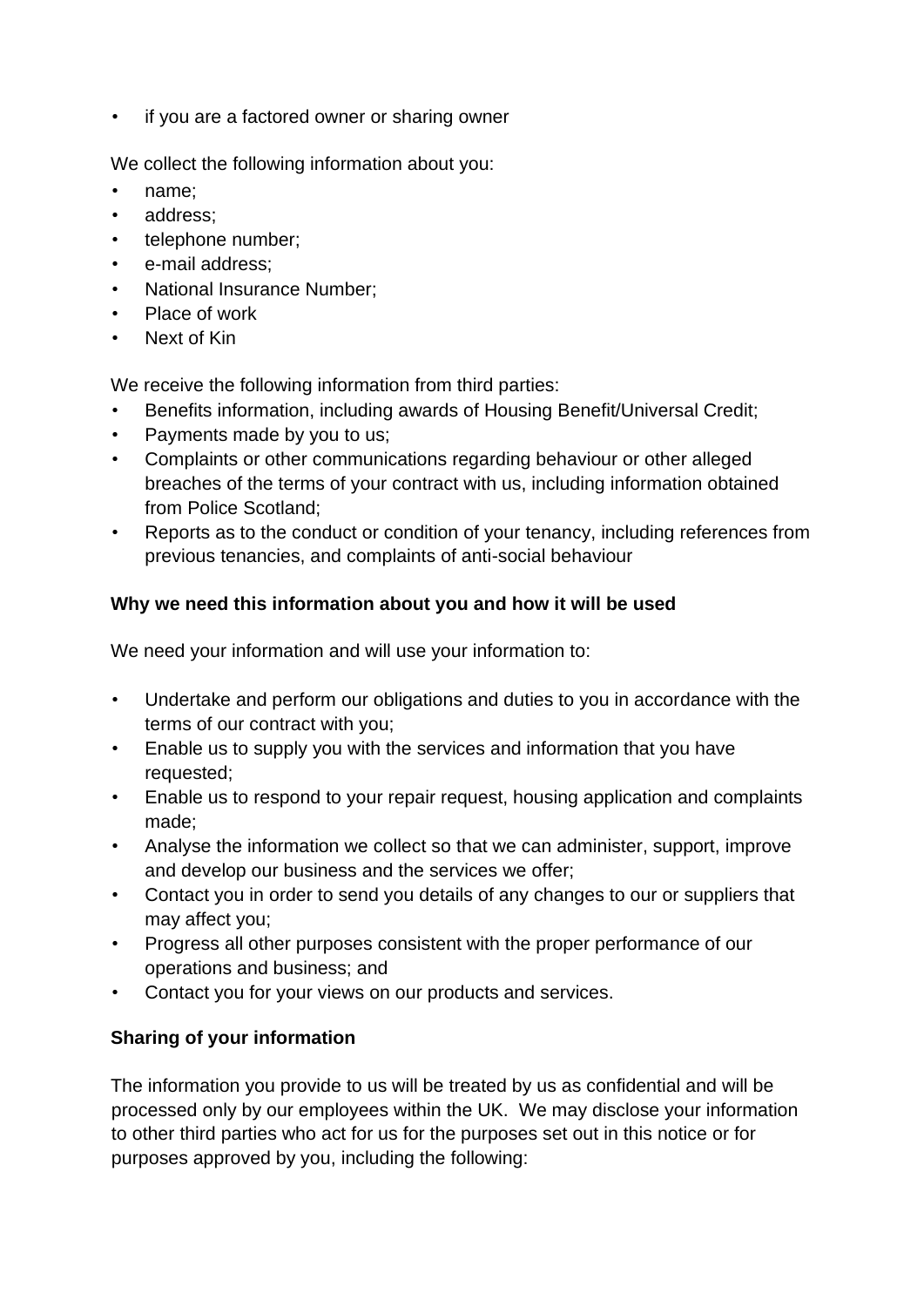- If we enter into a joint venture with or merge with another business entity, your information may be disclosed to our new business partners or owners;
- If we instruct repair or maintenance works, your information may be disclosed to any contractor;
- If we are investigating a complaint, information may be disclosed to Police Scotland, local authority departments, Scottish Fire & Rescue Service and others involved in any complaint, whether investigating the complaint or otherwise;
- If we are updating tenancy details, your information may be disclosed to third parties (such as utility companies and the local authority);
- If we are investigating payments made or otherwise, your information may be disclosed to payment processors, local authority and the Department of Work & Pensions;
- If we are conducting a survey of our products and/or service, your information may be disclosed to third parties assisting in the compilation and analysis of the survey results;
- If you are using an advice or advocacy service (such as a solicitor, advice agency or the welfare benefits advisor based in The Co-operative's office), we will share relevant information with them where it is necessary to progress your case. This will, however, only be done if you have signed a specific consent

Unless required to do so by law, we will not otherwise share, sell or distribute any of the information you provide to us without your consent.

## **Transfers outside the UK and Europe**

Your information will only be stored within the UK.

## **Security**

When you give us information, we take steps to make sure that your personal information is kept secure and safe.

## **How long we will keep your information**

We review our data retention periods regularly and will only hold your personal data for as long as is necessary for the relevant activity, or as required by law (we may be legally required to hold some types of information), or as set out in any relevant contract we have with you.

We will generally keep your information for periods as recommended by law. Once the periods have expired, the information will be destroyed if it is no longer required for the reasons it was obtained.

Our full retention schedule is available by contacting the office on 0141 944 4902, emailing us on DPO@drumchapelhc.org.uk or from the website: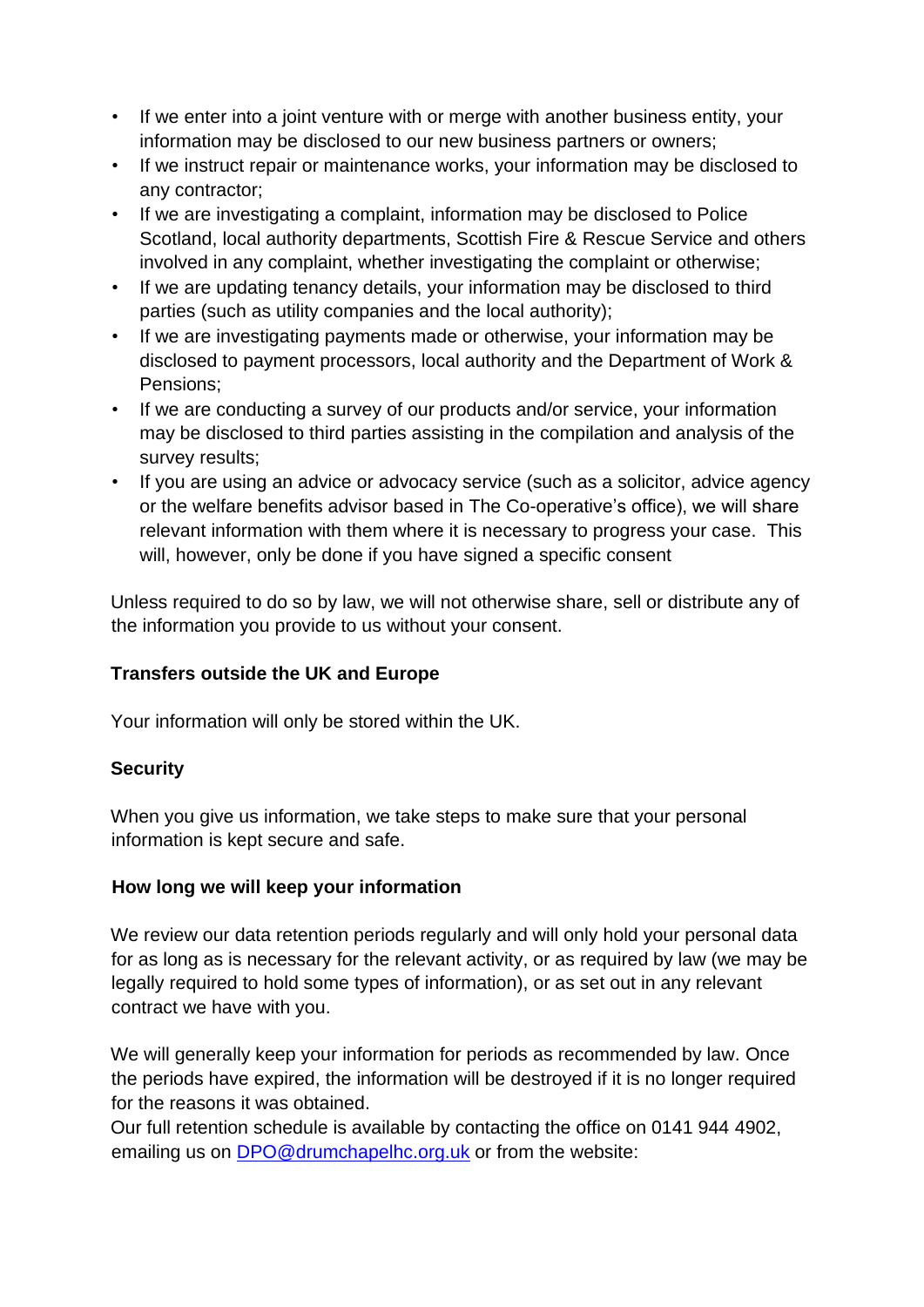### [www.drumchapelhc.org.uk](http://www.drumchapelhc.org.uk/)

## **Your rights**

You have the right at any time to:

- ask for a copy of the information about you held by us in our records;
- require us to correct any inaccuracies in your information;
- make a request to us to delete what personal data of your we hold; and object to receiving any marketing communications from us.

If you would like to exercise any of your rights above, please contact us on 0141 944 4902 or [DPO@drumchapelhc.org.uk](mailto:DPO@drumchapelhc.org.uk) We have engaged RGDP LLP [\(www.rgdp.co.uk\)](http://www.rgdp.co.uk/) to act as our Data Protection Officer. To contact them, please email [info@rgdp.co.uk](mailto:info@rgdp.co.uk) Please also copy us in at: DPO@drumchapelhc.org.uk

You also have the right to complain to the Information Commissioner's Office in relation to our use of your information. The Information Commissioner's contact details are noted below:

The Information Commissioner's Office – Scotland 45 Melville Street, Edinburgh, EH3 7HL Telephone: 0131 244 9001 Email: Scotland@ico.org.uk

The accuracy of your information is important to us - please help us keep our records updated by informing us of any changes to your email address and other contact details.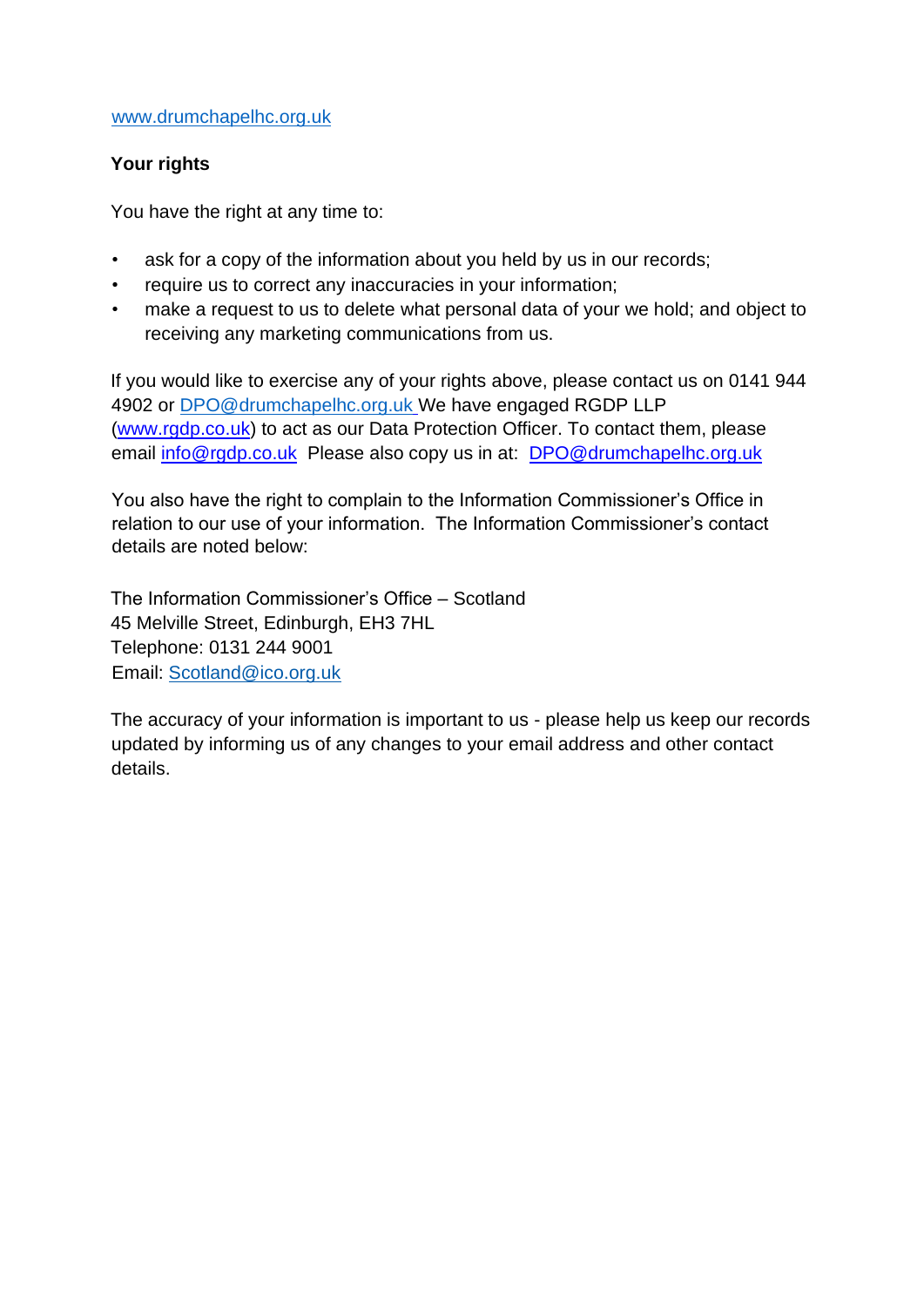# **Appendix 3 Model Data Sharing Agreement**

The Scottish Federation of Housing Associations (SFHA) and the Glasgow and West of Scotland Forum of Housing Association (GWSF) jointly commissioned a firm of Glasgow-based solicitors to draft a model Data Sharing Agreement – please see below.

It is important to note, however, that this is a template that will require to be amended to reflect individual circumstances.

## **DATA SHARING AGREEMENT**  between

**#[insert name of RSL]**, a Scottish Charity (Scottish Charity Number #), a registered society under The Co-operative and Community Benefit Societies Act 2014 with Registered Number # and having their Registered Office at # (the "Association"); and

*#[Insert organisation name, a # [e.g. Company]* registered in terms of the Companies Acts with registered number *[registered number]* and having its registered office/main office at #[ *address]*] ("#**[Party 2]**") ]") *[Drafting note: amend from Party 2 to suitable defined term]*; (each a "**Party**" and together the "**Parties**").

#### **WHEREAS**

*Drafting Note: Further detail will require to be inserted here to confirm relationship*  between Parties to the Agreement. This will depend on the precise nature of *relationship so will require to be adapted for every individual use of this model Agreement.*

- (a) The Co-operative and [*Insert name of party*] ("[Party 2]")intend that this data sharing agreement will form the basis of the data sharing arrangements between the parties (the "Agreement"); and
- (b) The intention of the Parties is that they shall each be independent Data Controllers in respect of the Data that they process under this Agreement.
- (c) Nothing in this Agreement shall alter, supersede, or in any other way affect the terms of #[*insert details of relationship/ contract with Party 2*]

## **NOW THEREFORE IT IS AGREED AS FOLLOWS:**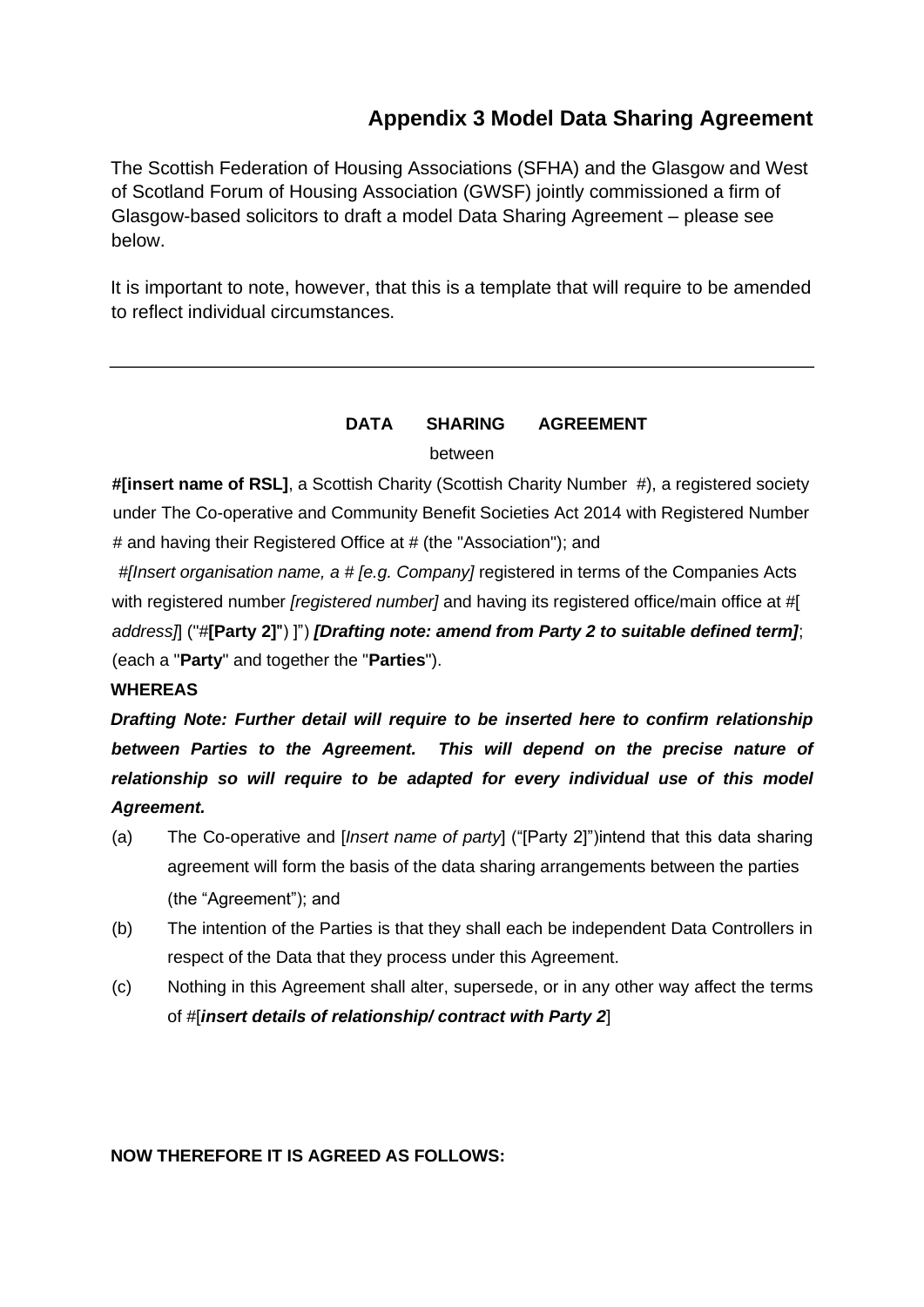### **1 DEFINITIONS**

1.1 In construing this Agreement, capitalised words and expressions shall have the meaning set out opposite:

**"Agreement"** means this Data Sharing Agreement, as amended from time to time in accordance with its terms, including the Schedule;

**"Business Day"** means any day which is not a Saturday, a Sunday or a bank or public holiday throughout Scotland;

**"Data"** means the information which contains Personal Data and Sensitive Personal Data (both of which have the definition ascribed to them in Data Protection Law) described in Part 1;

**"Data Controller"** has the meaning set out in Data Protection Law;

**"Disclosing Party"** means the Party (being either The Co-operative or #[Party 2], as appropriate) disclosing Data (or on behalf of whom Data is disclosed to the Data Recipient);

**"Data Protection Law"** means Law relating to data protection, the processing of personal data and privacy from time to time, including:

- (d) the Data Protection Act 2018;
- (e) the General Data Protection Regulation;
- (f) the Privacy and Electronic Communications (EC Directive) Regulations 2003 (as may be amended by the proposed Regulation on Privacy and Electronic Communications); and
- (g) any legislation that, in respect of the United Kingdom, replaces, or enacts into United Kingdom domestic law, the General Data Protection Regulation (EU) 2016/679, the proposed Regulation on Privacy and Electronic Communications or any other law relating to data protection, the processing of personal data and privacy as a consequence of the United Kingdom leaving the European Union;

**"Data Recipient"** means the party (being either The Co-operative or #[Party 2], as appropriate) to whom Data is disclosed;

**"Data Subject"** means any identifiable individual to whom any Data relates: and the categories of data subjects within the scope of this Agreement are listed in Part 1; **"Data Subject Request"** means a written request of either party as Data Controller by or on behalf of a Data Subject to exercise any rights conferred by Data Protection Law in relation to the data or the activities of the parties contemplated by this Agreement;

**"Disclosing Party"** means the party (being either The Co-operative or #[Party 2], as appropriate) disclosing Data to the Data Recipient;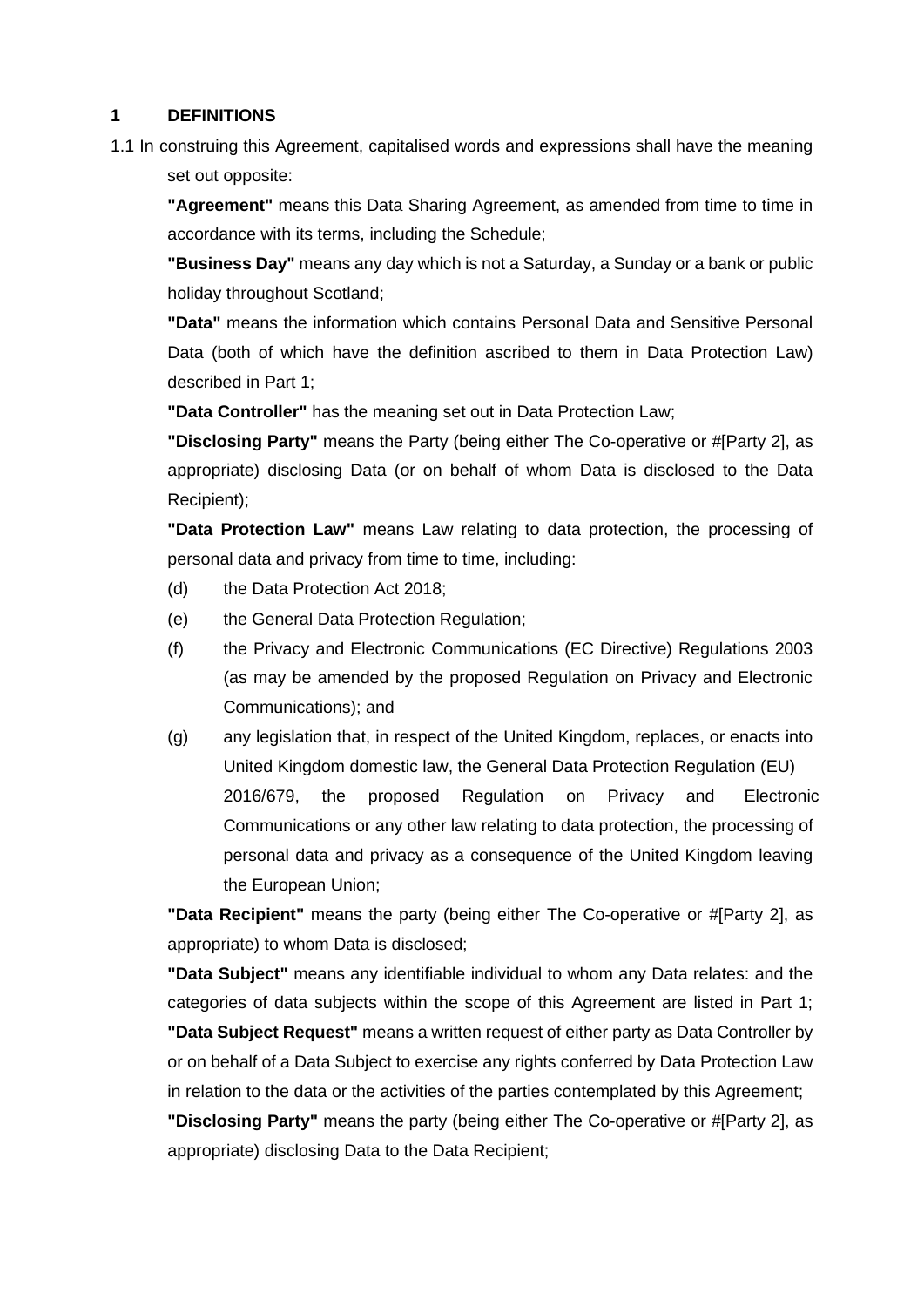**"Information Commissioner"** means the UK Information Commissioner and any successor;

**"Law"** means any statute, directive, other legislation, law or regulation in whatever form, delegated act (under any of the foregoing), rule, order of any court having valid jurisdiction or other binding restriction, decision or guidance in force from time to time; **"Legal Basis"** means in relation to either Party, the legal basis for sharing the Data as described in Clause **Error! Reference source not found.** and as set out in Part 2;

**"Purpose"** means the purpose referred to in Part 2;

**"Representatives"** means, as the context requires, the representative of The Cooperative and/or the representative of #[Party 2] as detailed in Part 4 of the Schedule. The same may be changed from time to time on notice in writing by the relevant Party to the other Party;

**"Schedule"** means the Schedule in 6 Parts annexed to this Agreement and a reference to a "Part" is to a Part of the Schedule; and

**"Security Measures"** has the meaning given to that term in Clause

- 1.2 In this Agreement unless the context otherwise requires:
	- 1.2.1 words and expressions defined in Data Protection Law shall have the same meanings in this Agreement so that, in the case of Data Protection Law, words and expressions shall be interpreted in accordance with:
		- (a) the Data Protection Act 1998, in respect of processing undertaken on or before 24 May 2018;
		- (b) the General Data Protection Regulation (EU) 2016/679, in respect of processing undertaken on or after 25 May 2018; and
		- (c) in respect of processing undertaken on or after the date on which legislation comes into force that replaces, or enacts into United Kingdom domestic law, the General Data Protection Regulation (EU) 2016/679, that legislation;
	- 1.2.2 more generally, references to statutory provisions include those statutory provisions as amended, replaced, re-enacted for the time being in force and shall include any bye-laws, statutory instruments, rules, regulations, orders, notices, codes of practice, directions, consents or permissions and guidelines (together with any conditions attached to the foregoing) made thereunder;

## **2 DATA SHARING Purpose and Legal Basis**

2.1 The Parties agree to share the Data for the Purpose in accordance with the provisions of Part 2 of the Schedule.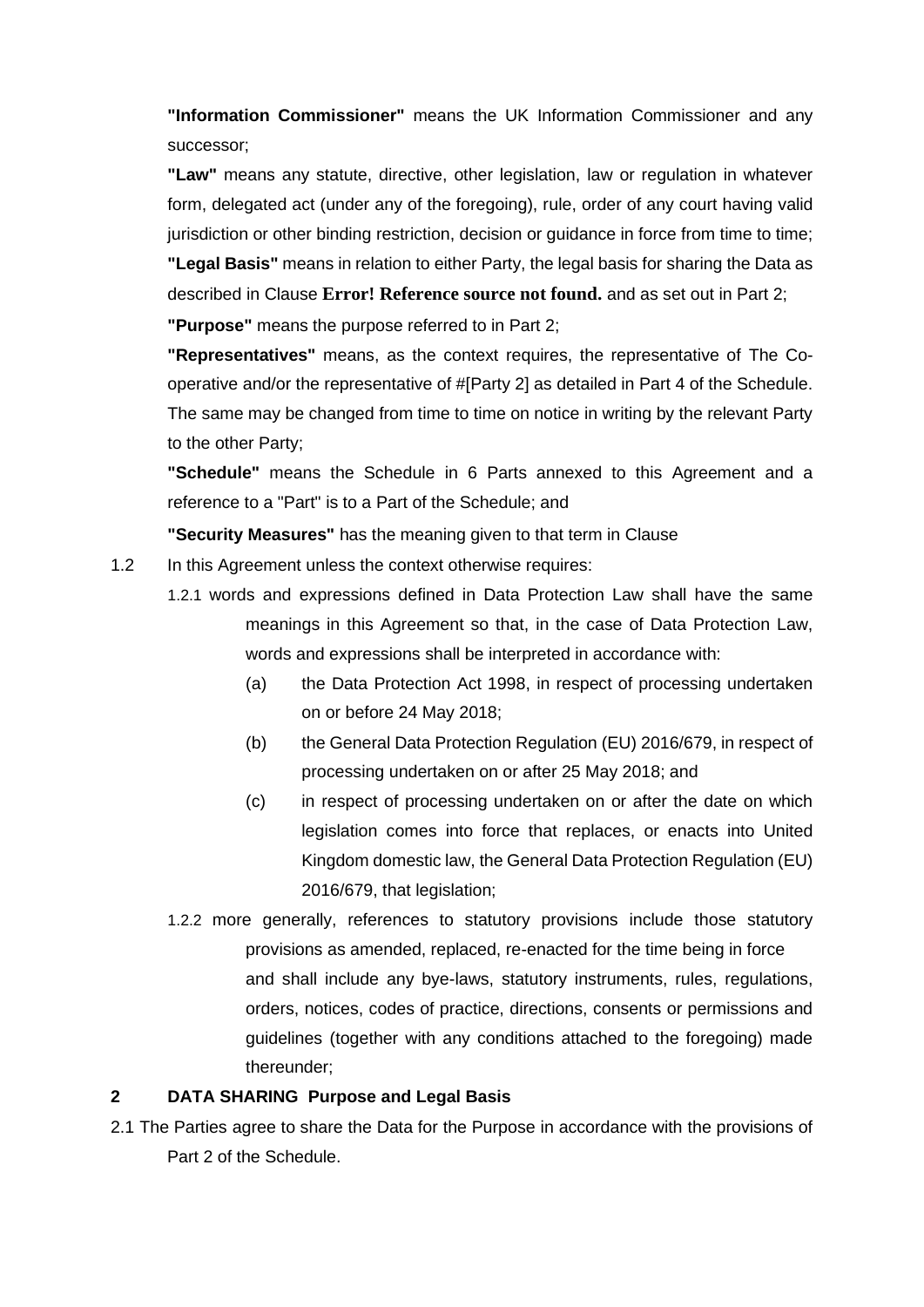- 2.2 Save as provided for in this Agreement, the Parties agree not to use any Data disclosed in terms of this Agreement in a way that is incompatible with the Purpose.
- 2.3 Each Party shall ensure that it processes the Data fairly and lawfully in accordance with Data Protection Law and each Party as Disclosing Party warrants to the other Party in relation to any Data disclosed, that such disclosure is justified by a Legal Basis.

#### **Parties Relationship**

- 2.4 The Parties agree that the relationship between them is such that any processing of the Data shall be on a Data Controller to Data Controller basis. The Data Recipient agrees that:
	- 2.4.1 it is a separate and independent Data Controller in respect of the Data that it processes under this Agreement, and that the Parties are not joint Data Controllers or Data Controllers in common;
	- 2.4.2 it is responsible for complying with the obligations incumbent on it as a Data Controller under Data Protection Law (including responding to any Data Subject Request);
	- 2.4.3 it shall comply with its obligations under Part 6 of the Schedule;
	- 2.4.4 it shall not transfer any of the Data outside the United Kingdom except to the extent agreed by the Disclosing Party;
	- 2.4.5 Provided that where the Data has been transferred outside the United Kingdom, the Disclosing Party may require that the Data is transferred back to within the United Kingdom:
		- (a) on giving not less than 3 months' notice in writing to that effect; or
		- (b) at any time in the event of a change in Law which makes it unlawful for the Data to be processed in the jurisdiction outside the United Kingdom where it is being processed; and
	- 2.4.6 it shall implement appropriate technical and organisational measures including the security measures set out in Part 5 of the Schedule (the

"**Security Measures**"), so as to ensure an appropriate level of security is adopted to mitigate the risks associated with its processing of the Data, including against unauthorised or unlawful processing, accidental or unlawful destruction, loss, alteration, unauthorised disclosure of or damage or access to such Data.

2.5 The Disclosing Party undertakes to notify in writing the other as soon as practicable if an error is discovered in Data which has been provided to the Data Recipient, to ensure that the Data Recipient is then able to correct its records. This will happen whether the error is discovered through existing Data quality initiatives or is flagged up through some other route (such as the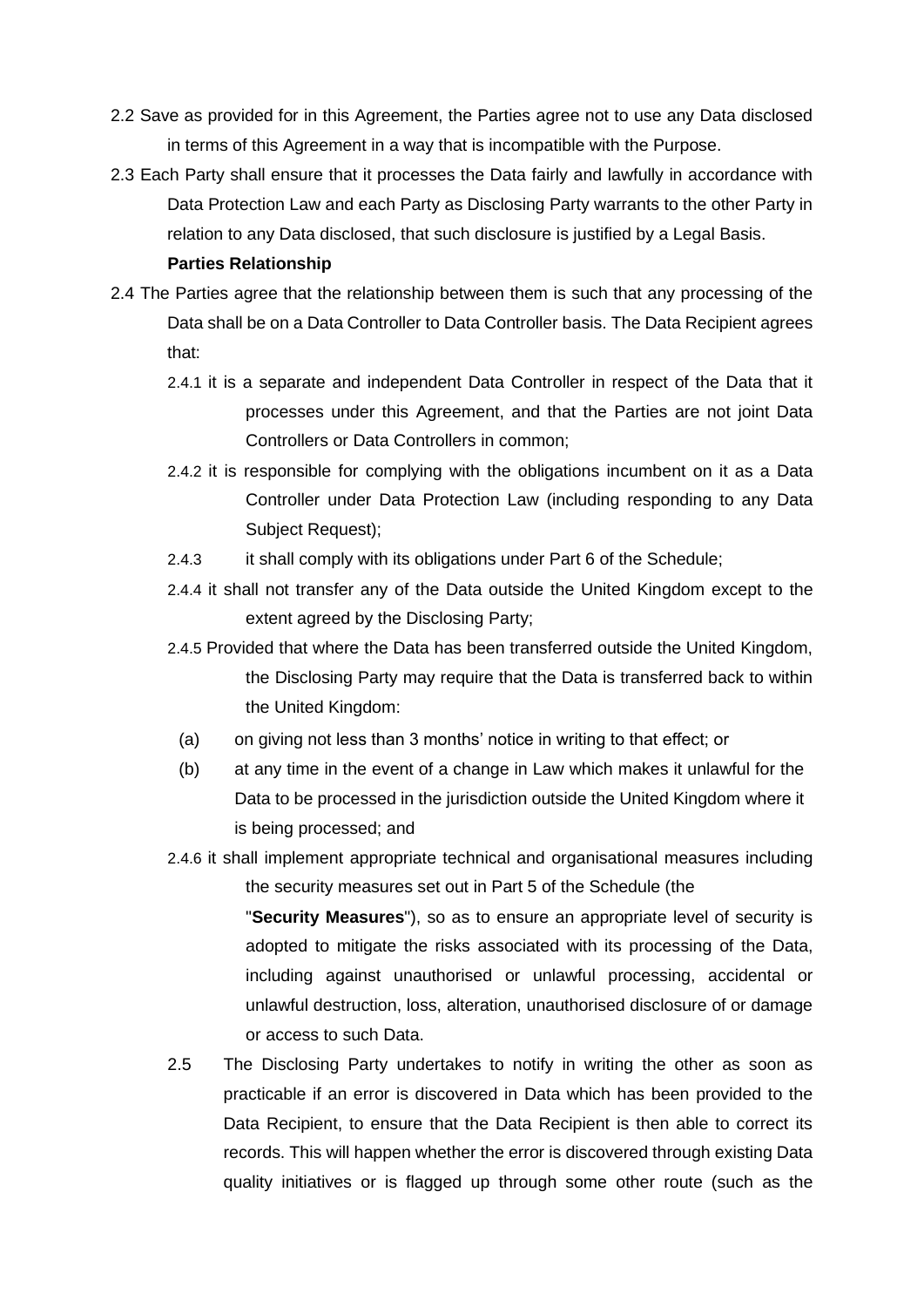existence of errors being directly notified to the Disclosing Party by the Data Subjects themselves). **Transferring Data** 

2.6 Subject to the Data Recipient's compliance with the terms of this Agreement, the Disclosing Party undertakes to endeavour to provide the Data to the Data Recipient on a non-exclusive basis in accordance with the transfer arrangements detailed in Part 3 of the Schedule.

### **3 BREACH NOTIFICATION**

- 3.1 Each Party shall, promptly (and, in any event, no later than 12 hours after becoming aware of the breach or suspected breach) notify the other party in writing of any breach or suspected breach of any of that Party's obligations in terms of Clauses 1 and/or 2 and of any other unauthorised or unlawful processing of any of the Data and any other loss or destruction of or damage to any of the Data. Such notification shall specify (at a minimum):
	- 3.1.1 the nature of the personal data breach or suspected breach;
	- 3.1.2 the date and time of occurrence;
	- 3.1.3 the extent of the Data and Data Subjects affected or potentially affected, the likely consequences of any breach (in the case of a suspected breach, should it have occurred) for Data Subjects affected by it and any measures taken or proposed to be taken by the that party to contain the breach or suspected breach; and
	- 3.1.4 any other information that the other Party shall require in order to discharge its responsibilities under Data Protection Law in relation to such breach or suspected breach.
- 3.2 The Party who has suffered the breach or suspected breach shall thereafter promptly, at the other Party's expense (i) provide the other Party with all such information as the other Party reasonably requests in connection with such breach or suspected breach; (ii) take such steps as the other Party reasonably requires it to take to mitigate the detrimental effects of any such breach or suspected breach on any of the Data Subjects and/or on the other Party; and (iii) otherwise cooperate with the other Party in investigating and dealing with such breach or suspected breach and its consequences.
- 3.3 The rights conferred under this Clause 3 are without prejudice to any other rights and remedies for breach of this Agreement whether in contract or otherwise in law.

### **4 DURATION, REVIEW AND AMENDMENT**

4.1 This Agreement shall come into force immediately on being executed by all the Parties and continue for #[*insert termination: this will be when Parties cease sharing data*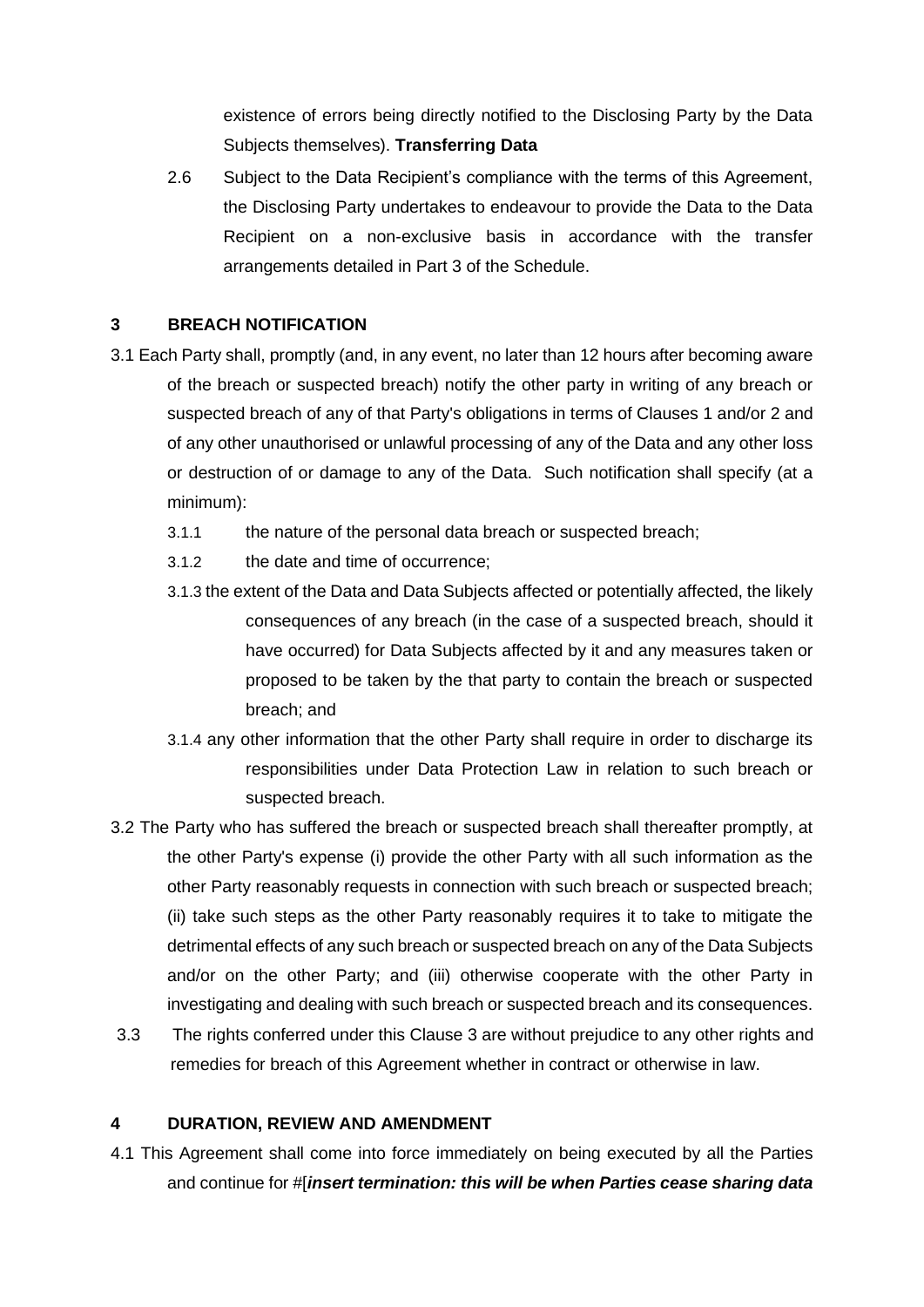*in terms of contractual relationship with each other*], unless terminated earlier by the Disclosing Party in accordance with Clause 4.5.

- 4.2 This Agreement will be reviewed one year after it comes into force and every two years thereafter until termination or expiry in accordance with its terms.
- 4.3 In addition to these scheduled reviews and without prejudice to Clause 4.5, the Parties will also review this Agreement and the operational arrangements which give effect to it, if any of the following events takes place:
	- 4.3.1 the terms of this Agreement have been breached in any material aspect, including any security breach or data loss in respect of Data which is subject to this Agreement; or
	- 4.3.2 the Information Commissioner or any of his or her authorised staff recommends that the Agreement be reviewed.
- 4.4 Any amendments to this Agreement will only be effective when contained within a formal amendment document which is formally executed in writing by both Parties.
- 4.5 In the event that the Disclosing Party has any reason to believe that the Data Recipient is in breach of any of its obligations under this Agreement, the Disclosing Party may at its sole discretion:
	- 4.5.1 suspend the sharing of Data until such time as the Disclosing Party is reasonably satisfied that the breach will not re-occur; and/or
	- 4.5.2 terminate this Agreement immediately by written notice to the Data Recipient if the Data Recipient commits a material breach of this Agreement which (in the case of a breach capable of a remedy) it does not remedy within five (5) Business Days of receiving written notice of the breach.
- 4.6 Where the Disclosing Party exercises its rights under Clause **Error! Reference source not found.**, it may request the return of the Data (in which case the Data Recipient shall, no later than fourteen (14) days after receipt of such a written request from the Disclosing Party, at the Disclosing Party's option, return or permanently erase/destroy all materials held by or under the control of the Data Recipient which contain or reflect the Data and shall not retain any copies, extracts or other reproductions of the Data either in whole or in part and shall confirm having done so to the other Party in writing), save that the Data Recipient will be permitted to retain one copy for the purpose of complying with, and for so long as required by, any law or judicial or administrative process or for its legitimate internal compliance and/or record keeping requirements.

## **5 LIABILITY**

5.1 Nothing in this Agreement limits or excludes the liability of either Party for: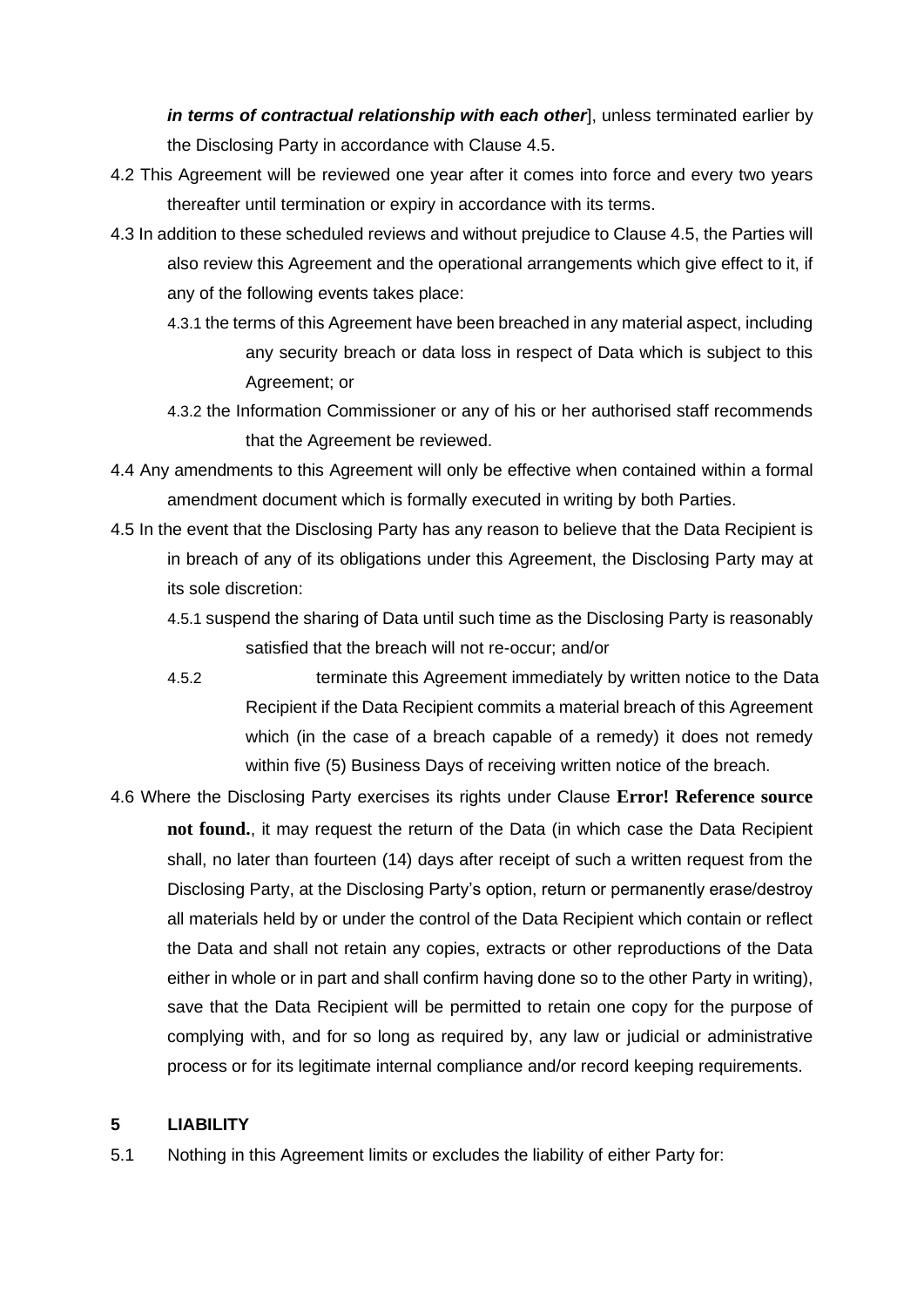- 5.1.1 death or personal injury resulting from its negligence; or
- 5.1.2 any damage or liability incurred as a result of fraud by its personnel; or
- 5.1.3 any other matter to the extent that the exclusion or limitation of liability for that matter is not permitted by law.
- 5.2 The Data Recipient indemnifies the Disclosing Party against any losses, costs, damages, awards of compensation, any monetary penalty notices or administrative fines for breach of Data Protection Law and/or expenses (including legal fees and expenses) suffered, incurred by the Disclosing Party, or awarded, levied or imposed against the other party, as a result of any breach by the Data Recipient of its obligations under this Agreement. Any such liability arising from the terms of this Clause 5.2 is limited to £# (# STERLING) in the aggregate for the duration of this Agreement.
- 5.3 Subject to Clauses **Error! Reference source not found.** and **Error! Reference source not found.** above:
	- 5.3.1 each Party excludes all liability for breach of any conditions implied by law (including any conditions of accuracy, security, completeness, satisfactory quality, fitness for purpose, freedom from viruses, worms, trojans or other hostile computer programs, non-infringement of proprietary rights and the use of reasonable care and skill) which but for this Agreement might have effect in relation to the Data;
	- 5.3.2 neither Party shall in any circumstances be liable to the other party for any actions, claims, demands, liabilities, damages, losses, costs, charges and expenses that the other party may suffer or incur in connection with, or arising (directly or indirectly) from, any use of or reliance on the Data provided to them by the other Party; and
	- 5.3.3 use of the Data by both Parties is entirely at their own risk and each party shall make its own decisions based on the Data, notwithstanding that this Clause shall not prevent one party from offering clarification and guidance to the other party as to appropriate interpretation of the Data.

#### **6 DISPUTE RESOLUTION**

- 6.1 The Parties hereby agree to act in good faith at all times to attempt to resolve any dispute or difference relating to the subject matter of, and arising under, this Agreement.
- 6.2 If the Representatives dealing with a dispute or difference are unable to resolve this themselves within twenty (20) Business Days of the issue arising, the matter shall be escalated to the following individuals in Part 4 of the Schedule identified as escalation points who will endeavour in good faith to resolve the issue.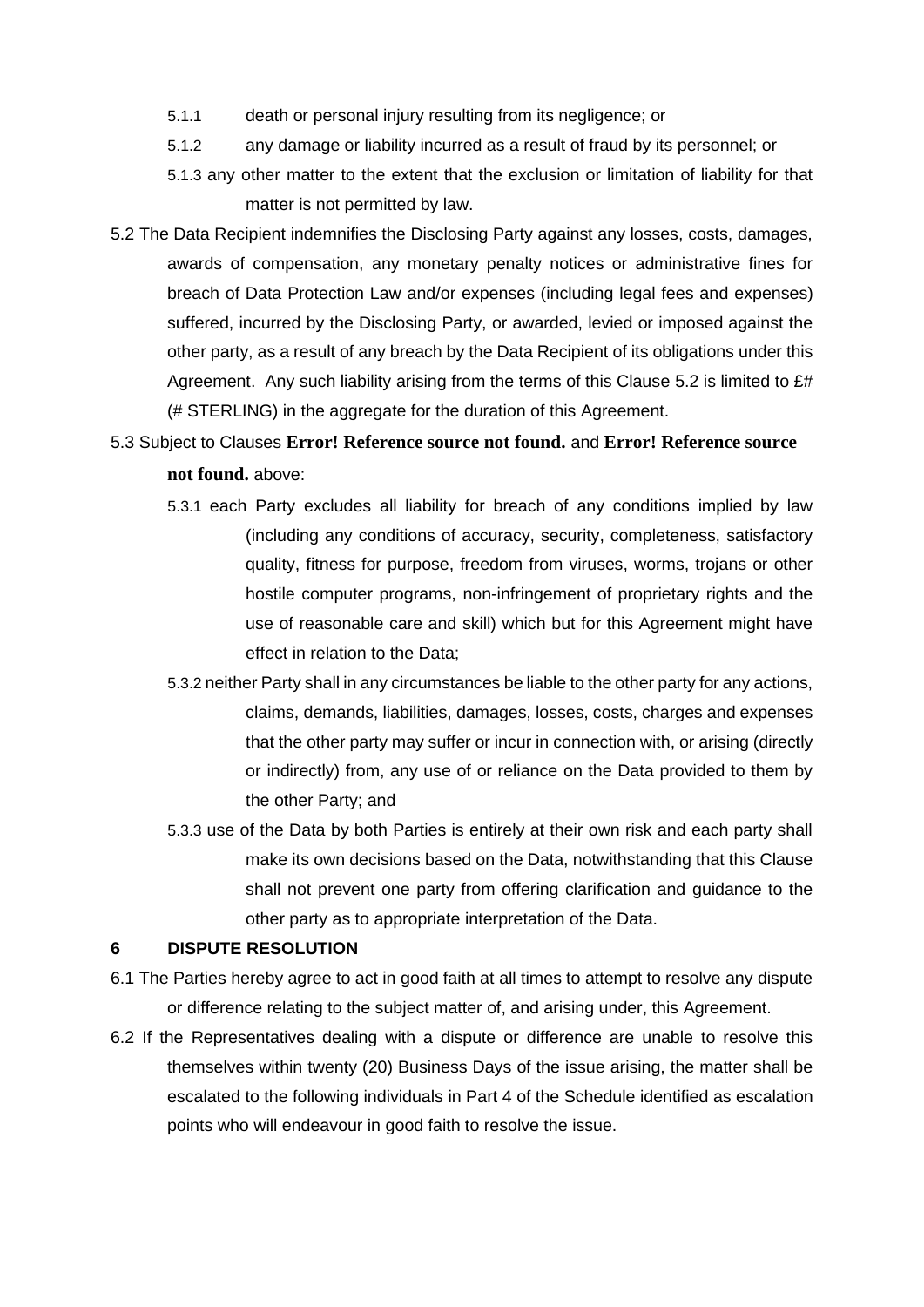- 6.3 In the event that the Parties are unable to resolve the dispute amicably within a period of twenty (20) Business Days from date on which the dispute or difference was escalated in terms of Clause **Error! Reference source not found.**, the matter may be referred to a mutually agreed mediator. If the identity of the mediator cannot be agreed, a mediator shall be chosen by the Dean of the Royal Faculty of Procurators in Glasgow.
- 6.4 If mediation fails to resolve the dispute or if the chosen mediator indicates that the dispute is not suitable for mediation, and the Parties remain unable to resolve any dispute or difference in accordance with Clauses 6.1 to 6.3, then either Party may, by notice in writing to the other Party, refer the dispute for determination by the courts in accordance with Clause **Error! Reference source not found.**.
- 6.5 The provisions of Clauses 6.1 to 6.4 do not prevent either Party from applying for an interim court order whilst the Parties attempt to resolve a dispute.

### **7 NOTICES**

7.1 Any Notices to be provided in terms of this Agreement must be provided in writing and addressed to the relevant Party in accordance with the contact details noted in Part 4 of the Schedule, and will be deemed to have been received (i) if delivered personally, on the day of delivery; (ii) if sent by first class post or other next working day delivery, the second day after posting; (iii) if by courier, the date and time the courier's delivery receipt if

signed; or (iv) if by fax, the date and time of the fax receipt.

#### **8 GOVERNING LAW**

8.1 This Agreement and any dispute or claim arising out of or in connection with it or its subject matter or formation (including non-contractual disputes or claims) (a **"Dispute"**) shall, in all respects, be governed by and construed in accordance with the law of Scotland. Subject to Clause 6, the Parties agree that the Scottish Courts shall have exclusive jurisdiction in relation to any Dispute.

**IN WITNESS WHEREOF** these presents consisting of this and the preceding 6 pages together with the Schedule in 6 parts hereto are executed by the Parties hereto as follows:

On behalf of The Co-operative at

on

by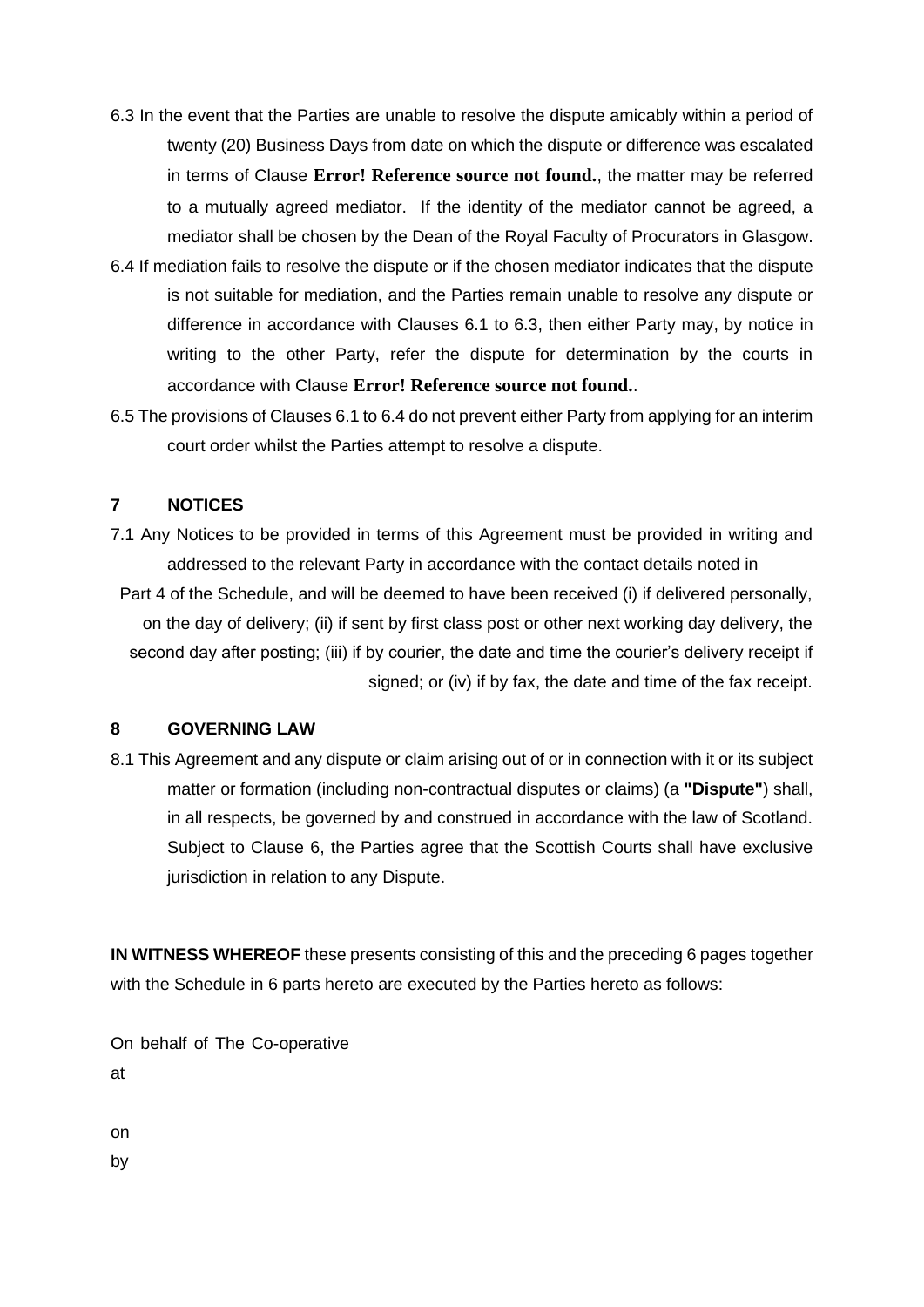Print Full Name before this witness Director/Secretary/Authorised **Signatory** Print Full Name Witness Address On behalf of #[Party 2] at on by Print Full Name before this witness Director/Secretary/Authorised **Signatory Print Full Name** Witness Address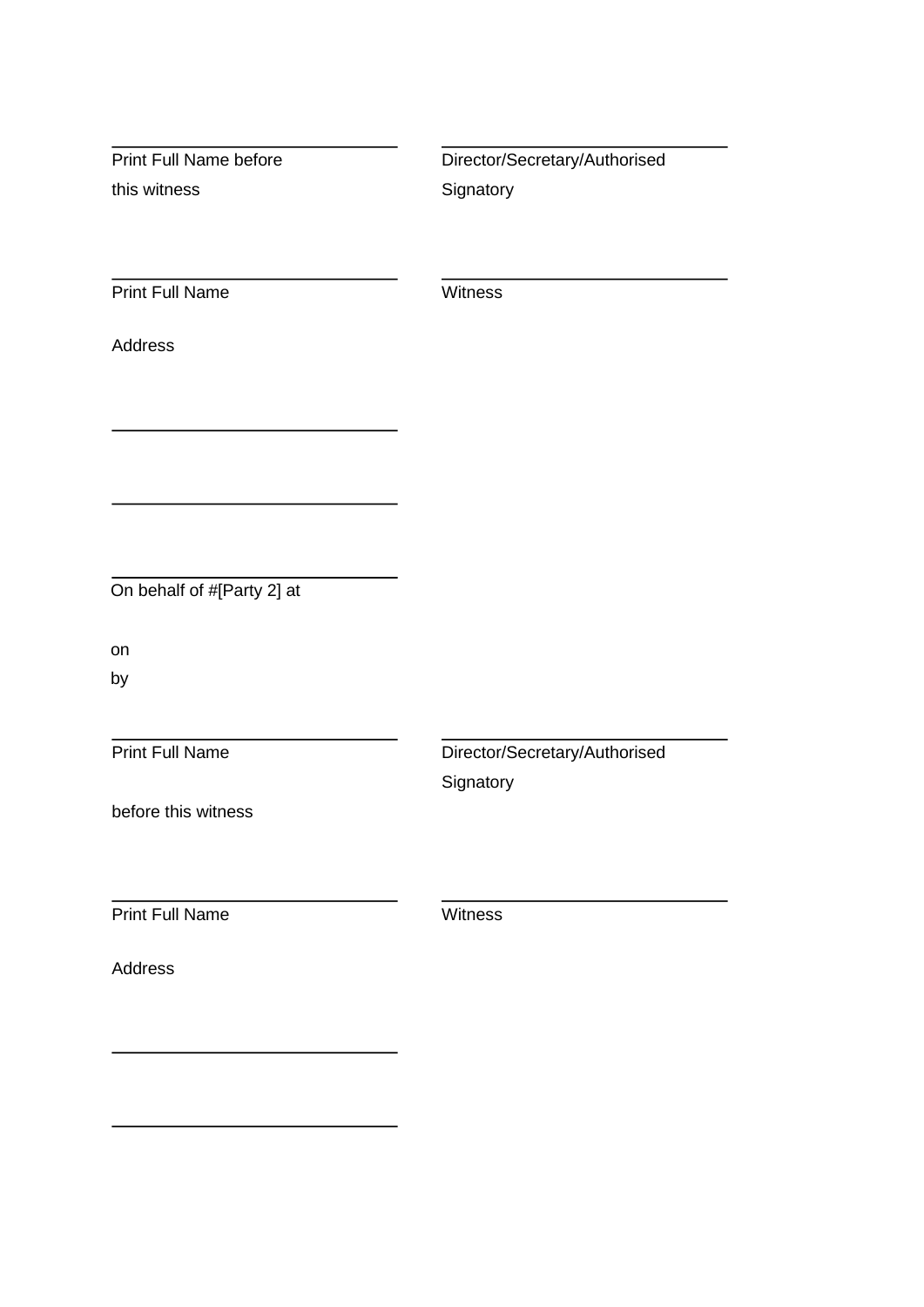# **Appendix 4 Model Data Protection Addendum**

As with the model Data Sharing Agreement, this addendum has been drafted by a firm of solicitors on behalf of the SFHA and GWSF. The text of the model is included for information below, but it will require to be amended to reflect individual requirements.

#### **DATA PROTECTION ADDENDUM** between

**#[insert name of RSL]**, a Scottish Charity (Scottish Charity Number #), a registered society under The Co-operative and Community Benefit Societies Act 2014 with Registered Number # and having their Registered Office at # (the "Association"); and

*#[Insert organisation name, a # [e.g. Company]* registered in terms of the Companies Acts with registered number *[registered number]* and having its registered office/main office at #[

*address]*] (the "Processor")

(each a "**Party**" and together the "**Parties**")

### **WHEREAS**

*[Drafting Note: Further detail will require to be inserted here to confirm relationship*  between Parties to the Agreement. This will depend on the precise nature of *relationship so will require to be adapted for every individual use of this model Agreement.]*

- (d) The Co-operative and the Processor have entered in to an agreement/ contract to #[insert detail] (hereinafter the "Principal Agreement"/"Principal Contract");
- (e) This Data Protection Addendum forms part of the Principal Agreement/Principal Contract (\*delete as appropriate); and
- (f) In consideration of the mutual obligations set out herein, the Parties hereby agree that the terms and conditions set out below shall be added as an Addendum to the Principal Agreement. Except where the context requires otherwise, references in this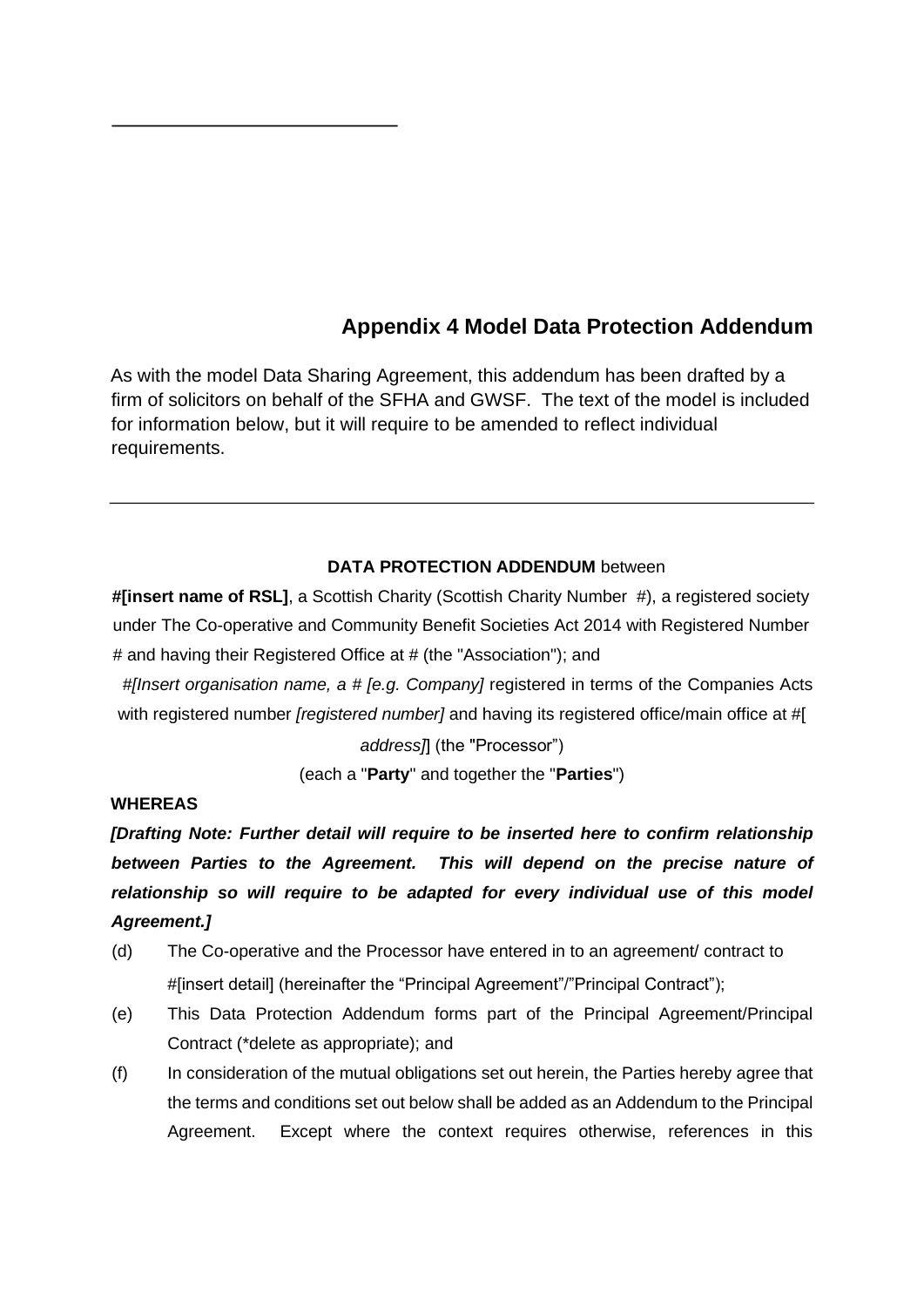Addendum to the Principal Agreement are to the Principal Agreement as amended by, and including, this Addendum.

### **1. Definitions**

- 1.1 The terms used in this Addendum shall have the meanings set forth in this Addendum. Capitalised terms not otherwise defined herein shall have the meaning given to them in the Principal Agreement. Except as modified below, the terms of the Principal Agreement/Contract shall remain in full force and effect. In this Addendum, the following terms shall have the meanings set out below and cognate terms shall be construed accordingly:
	- 1.1.1 **"Applicable Laws"** means (a) European Union or Member State laws with respect to any Company Personal Data in respect of which any Company Group Member is subject to EU Data Protection Laws; and (b) any other applicable law with respect to any Association Personal Data in respect of which any Company Group Member is subject to any other Data Protection Laws;
	- 1.1.2 "**Association Personal Data**" means any Personal Data Processed by a Contracted Processor on behalf of The Co-operative pursuant to or in connection with the Principal Agreement/Contract;
	- 1.1.3 "**Contracted Processor**" means Processor or a Subprocessor;
	- 1.1.4 "**Data Protection Laws**" means EU Data Protection Laws and, to the extent applicable, the data protection or privacy laws of any other country;
	- 1.1.5 "**EEA**" means the European Economic Area;

1.1.6 "**EU Data Protection Laws**" means EU Directive 95/46/EC, as transposed into domestic legislation of each Member State and as amended, replaced or superseded from time to time, including by the GDPR and laws implementing or supplementing the GDPR; 1.1.7 "**GDPR**" means EU General Data Protection Regulation 2016/679;

- 1.1.8 "**Restricted Transfer**" means:
	- *1.1.8.1 a transfer of Association Personal Data from The Co-operative to a Contracted Processor; or*
	- *1.1.8.2 an onward transfer of Association Personal Data from a Contracted Processor to a Contracted Processor, or between two establishments of a Contracted Processor,*

in each case, where such transfer would be prohibited by Data Protection Laws (or by the terms of data transfer agreements put in place to address the data transfer restrictions of Data Protection Laws);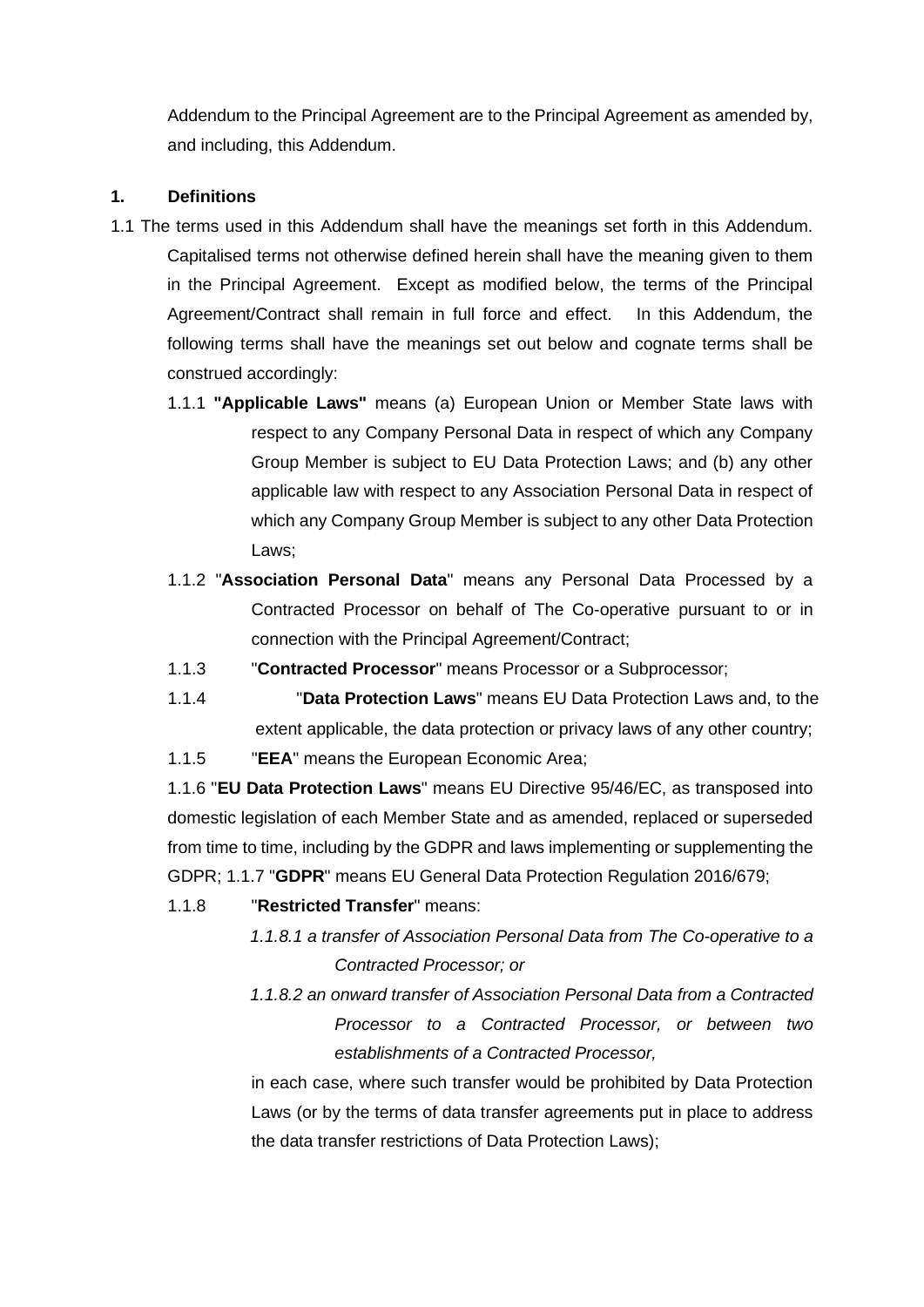- 1.1.9 "**Services**" means the services and other activities to be supplied to or carried out by or on behalf of the Processor for The Co-operative pursuant to the Principal Agreement/ Contract;
- 1.1.10 "**Subprocessor**" means any person (including any third party and any , but excluding an employee of Processor or any of its sub-contractors) appointed by or on behalf of Processor which is engaged in the Processing of Personal Data on behalf of The Co-operative in connection with the Principal Agreement/Contract; and
- 1.2 The terms, "**Commission", "Controller", "Data Subject", "Member State", "Personal Data", "Personal Data Breach", "Processing**" and "**Supervisory Authority**" shall have the same meaning as in the GDPR, and their related terms shall be construed accordingly.
- 1.3 The word "include" shall be construed to mean include without limitation, and cognate terms shall be construed accordingly**.**

## **2. Processing of Association Personal Data**

- 2.1 The Processor shall:
	- 2.1.1 comply with all applicable Data Protection Laws in the Processing of Association Personal Data; and
	- 2.1.2 not Process Association Personal Data other than on The Co-operative's documented instructions unless Processing is required by Applicable Laws to which the relevant Contracted Processor is subject, in which case the Processor shall to the extent permitted by Applicable Laws inform The Cooperative of that legal requirement before the relevant Processing of that Personal Data.

## 2.2 The Co-operative

- 2.2.1 Instructs the Processor (and authorises Processor to instruct each Subprocessor) to:
	- *2.2.1.1 Process Association Personal Data; and*
	- *2.2.1.2 in particular, transfer Association Personal Data to any country or territory,*

as reasonably necessary for the provision of the Services and consistent with the Principal Agreement/Contract; and

2.2.2 warrants and represents that it is and will at all relevant times remain duly and effectively authorised to give the instruction set out in section 2.2.1.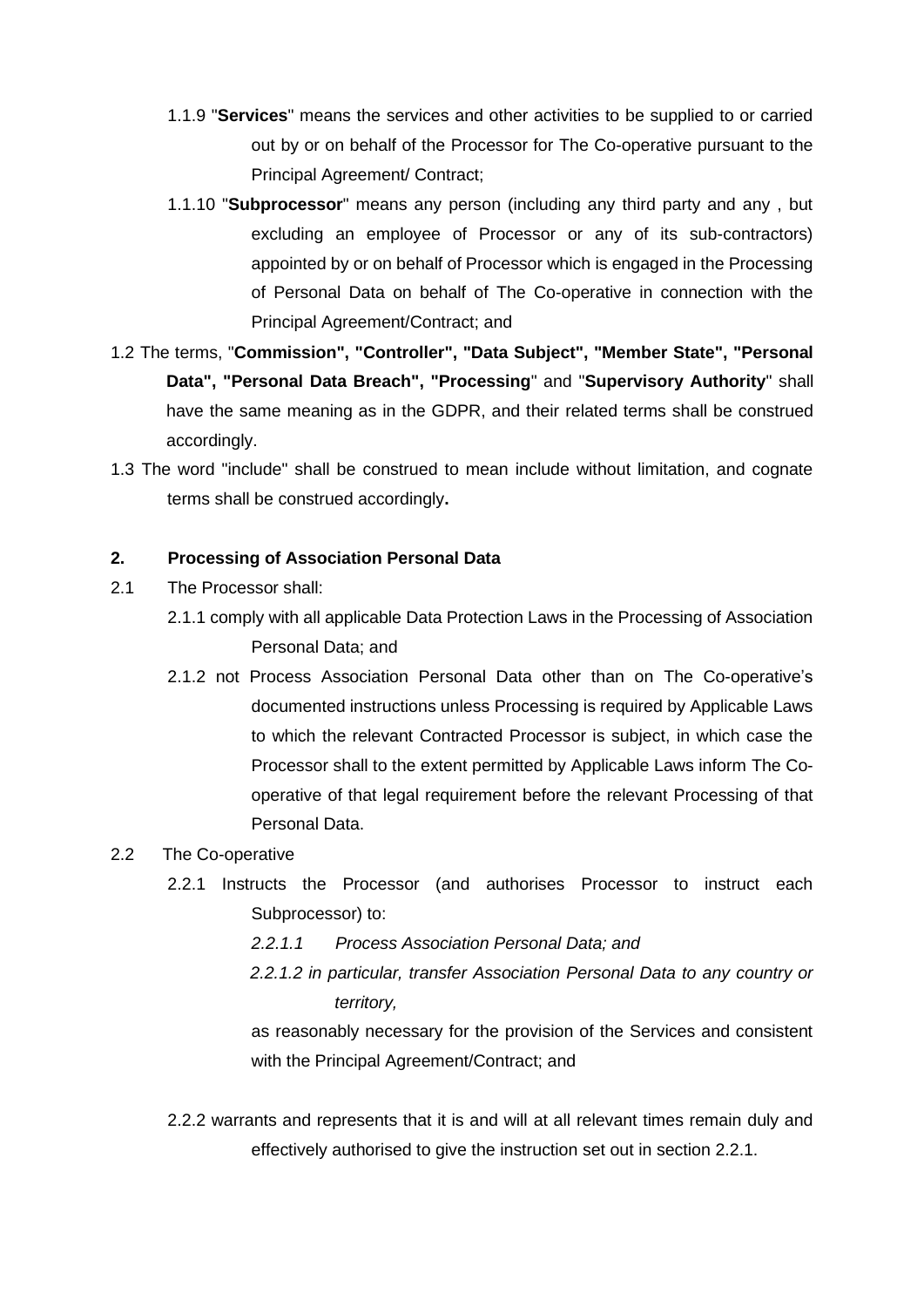2.3 The Schedule to this Addendum sets out certain information regarding the Contracted Processors' Processing of The Co-operative Personal Data as required by article 28(3) of the GDPR (and, possibly, equivalent requirements of other Data Protection Laws). The Co-operative may make reasonable amendments to the Schedule by written notice to Processor from time to time as The Co-operative reasonably considers necessary to meet those requirements. Nothing in the Schedule (including as amended pursuant to this section 2.3) confers any right or imposes any obligation on any party to this Addendum.

### **3. Processor and Personnel**

The Processor shall take reasonable steps to ensure the reliability of any employee, agent or contractor of any Contracted Processor who may have access to The Cooperative Personal Data, ensuring in each case that access is strictly limited to those individuals who need to know / access the relevant Association Personal Data, as strictly necessary for the purposes of the Principal Agreement, and to comply with Applicable Laws in the context of that individual's duties to the Contracted Processor, ensuring that all such individuals are subject to confidentiality undertakings or professional or statutory obligations of confidentiality.

#### **4. Security**

- 4.1 Taking into account the state of the art, the costs of implementation and the nature, scope, context and purposes of Processing as well as the risk of varying likelihood and severity for the rights and freedoms of natural persons, the Processor shall in relation to The Co-operative Personal Data implement appropriate technical and organizational measures to ensure a level of security appropriate to that risk, including, as appropriate, the measures referred to in Article 32(1) of the GDPR.
- 4.2 In assessing the appropriate level of security, the Processor shall take account in particular of the risks that are presented by Processing, in particular from a Personal Data Breach.
- 5. **Subprocessing [***Drafting Note: This clause should be adjusted depending on the arrangements between Parties***]**
	- 5.1 The Co-operative authorises the Processor to appoint (and permit each Subprocessor appointed in accordance with this section 5 to appoint) Subprocessors in accordance with this section 5 and any restrictions in the Principal Agreement.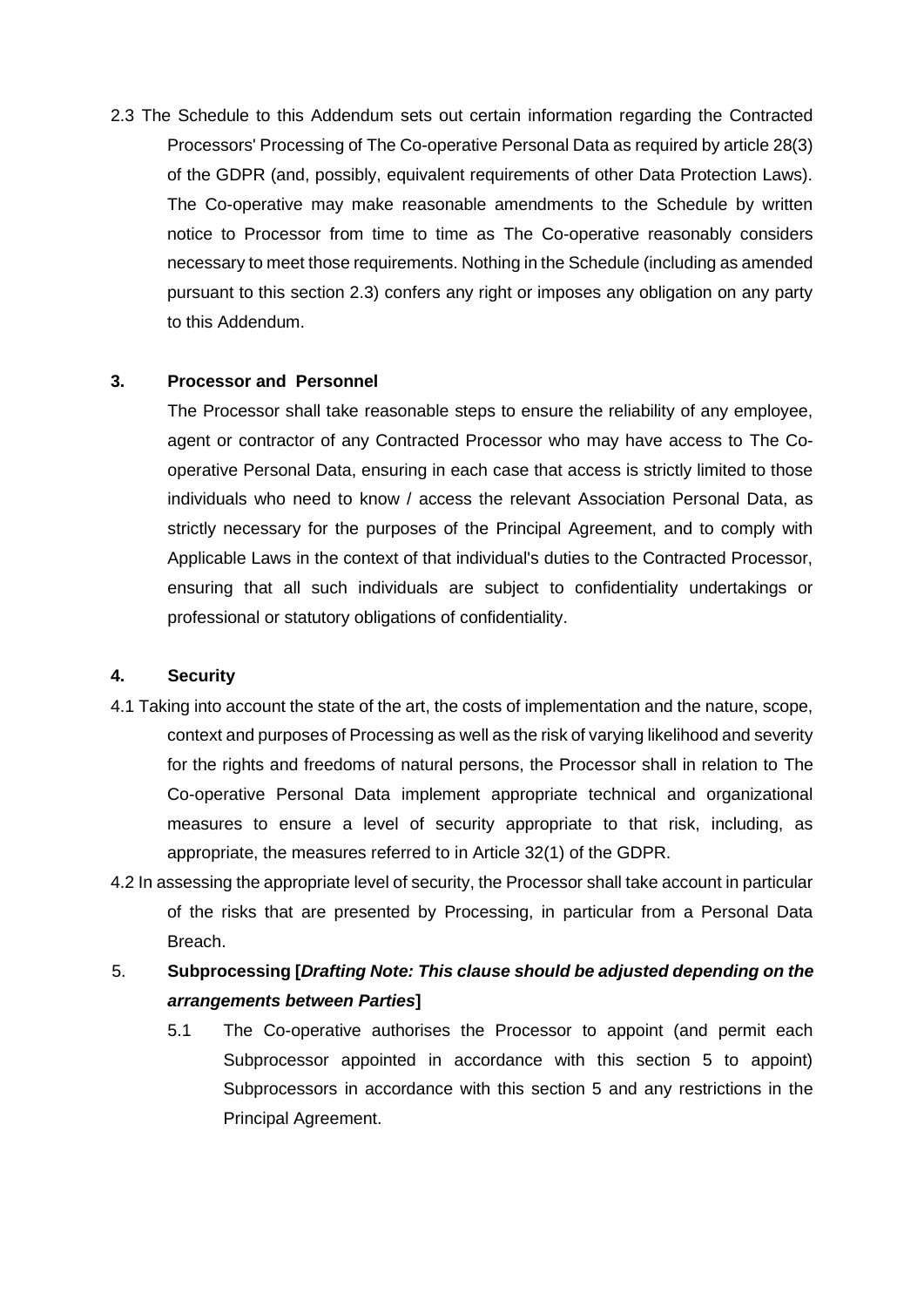- 5.2 The Processor may continue to use those Subprocessors already engaged by the Processor as at the date of this Addendum, subject to the Processor in each case as soon as practicable meeting the obligations set out in section 5.4.
- 5.3 The Processor shall give The Co-operative prior written notice of its intention to appoint a Subprocessor, including full details of the Processing to be undertaken by the Subprocessor. The Processor shall not appoint (nor disclose any Association Personal Data to) the proposed Subprocessor except with the prior written consent of The Co-operative.
- 5.4 With respect to each Subprocessor, the Processor or the relevant shall:
	- 5.4.1 before the Subprocessor first Processes Association Personal Data (or, where relevant, in accordance with section 5.2), carry out adequate due diligence to ensure that the Subprocessor is capable of providing the level of protection for Association Personal Data required by the Principal Agreement;
	- 5.4.2 ensure that the arrangement between on the one hand (a) the Processor, or (b) the relevant intermediate Subprocessor; and on the other hand the Subprocessor, is governed by a written contract including terms which offer at least the same level of protection for Association Personal Data as those set out in this Addendum and meet the requirements of article 28(3) of the GDPR;
	- 5.4.3 if that arrangement involves a Restricted Transfer, ensure that the Standard Contractual Clauses are at all relevant times incorporated into the agreement between on the one hand (a) the Processor or (b) the relevant intermediate Subprocessor; and on the other hand, the Subprocessor, or before the Subprocessor first Processes Association Personal Data; and

[*Drafting Note: Each member organisation will require to check arrangements with its Data Processors to ascertain where the Processing is taking place – i.e. within UK/EEA or outwith. If outwith, where. The Standard Contractual Clauses are not appended to this initial draft for discussion as it is not anticipated that member organisations will be contracting with Data Processors who are Processing Personal Data outwith the UK/EEA*]

> 5.4.4 provide to The Co-operative for review such copies of the Contracted Processors' agreements with Subprocessors (which may be redacted to remove confidential commercial information not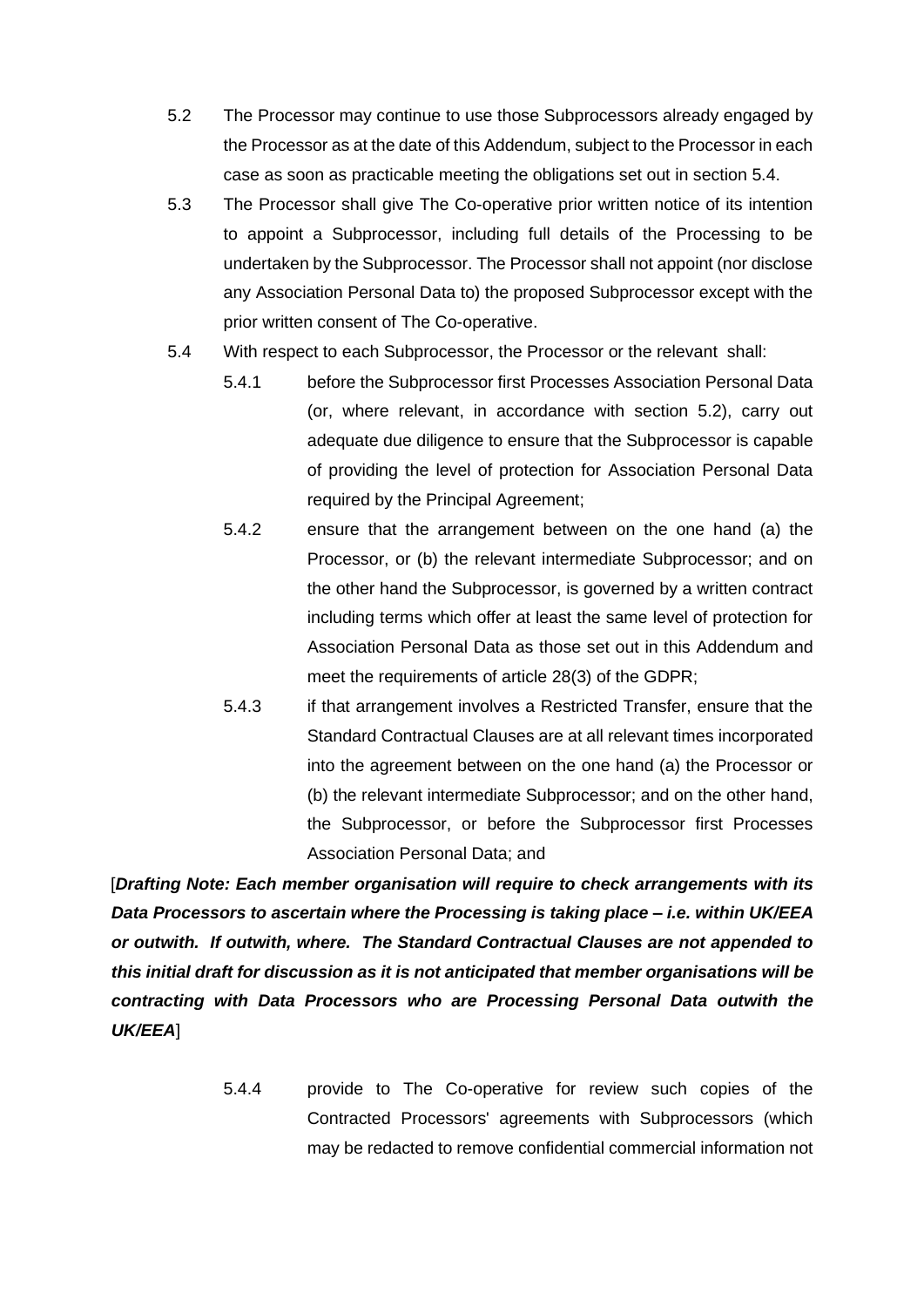relevant to the requirements of this Addendum) as The Co-operative may request from time to time.

5.5 The Processor shall ensure that each Subprocessor performs the obligations under sections 2.1, 3, 4, 6.1, 7.2, 8 and 10.1, as they apply to Processing of Association Personal Data carried out by that Subprocessor, as if it were party to this Addendum in place of the Processor.

## **6. Data Subject Rights**

- 6.1 Taking into account the nature of the Processing, the Processor shall assist The Cooperative by implementing appropriate technical and organisational measures, insofar as this is possible, for the fulfilment of The Co-operative's obligations to respond to requests to exercise Data Subject rights under the Data Protection Laws.
- 6.2 The Processor shall:
	- 6.2.1 promptly notify The Co-operative if any Contracted Processor receives a request from a Data Subject under any Data Protection Law in respect of Association Personal Data; and
	- 6.2.2 ensure that the Contracted Processor does not respond to that request except on the documented instructions of The Co-operative or as required by Applicable Laws to which the Contracted Processor is subject, in which case the Processor shall to the extent permitted by Applicable Laws inform The Co-operative of that legal requirement before the Contracted Processor responds to the request.

### 7. **Personal Data Breach**

- 7.1 The Processor shall notify The Co-operative without undue delay upon the Processor or any Subprocessor becoming aware of a Personal Data Breach affecting The Cooperative Personal Data, providing The Co-operative with sufficient information to allow it to meet any obligations to report or inform Data Subjects of the Personal Data Breach under the Data Protection Laws.
- 7.2 The Processor shall co-operate with The Co-operative and at its own expense take such reasonable commercial steps as are directed by The Co-operative to assist in the investigation, mitigation and remediation of each such Personal Data Breach.

### **8. Data Protection Impact Assessment and Prior Consultation**

The Processor shall provide reasonable assistance to The Co-operative with any data protection impact assessments, and prior consultations with Supervising Authorities or other competent data privacy authorities, which The Co-operative reasonably considers to be required by article 35 or 36 of the GDPR or equivalent provisions of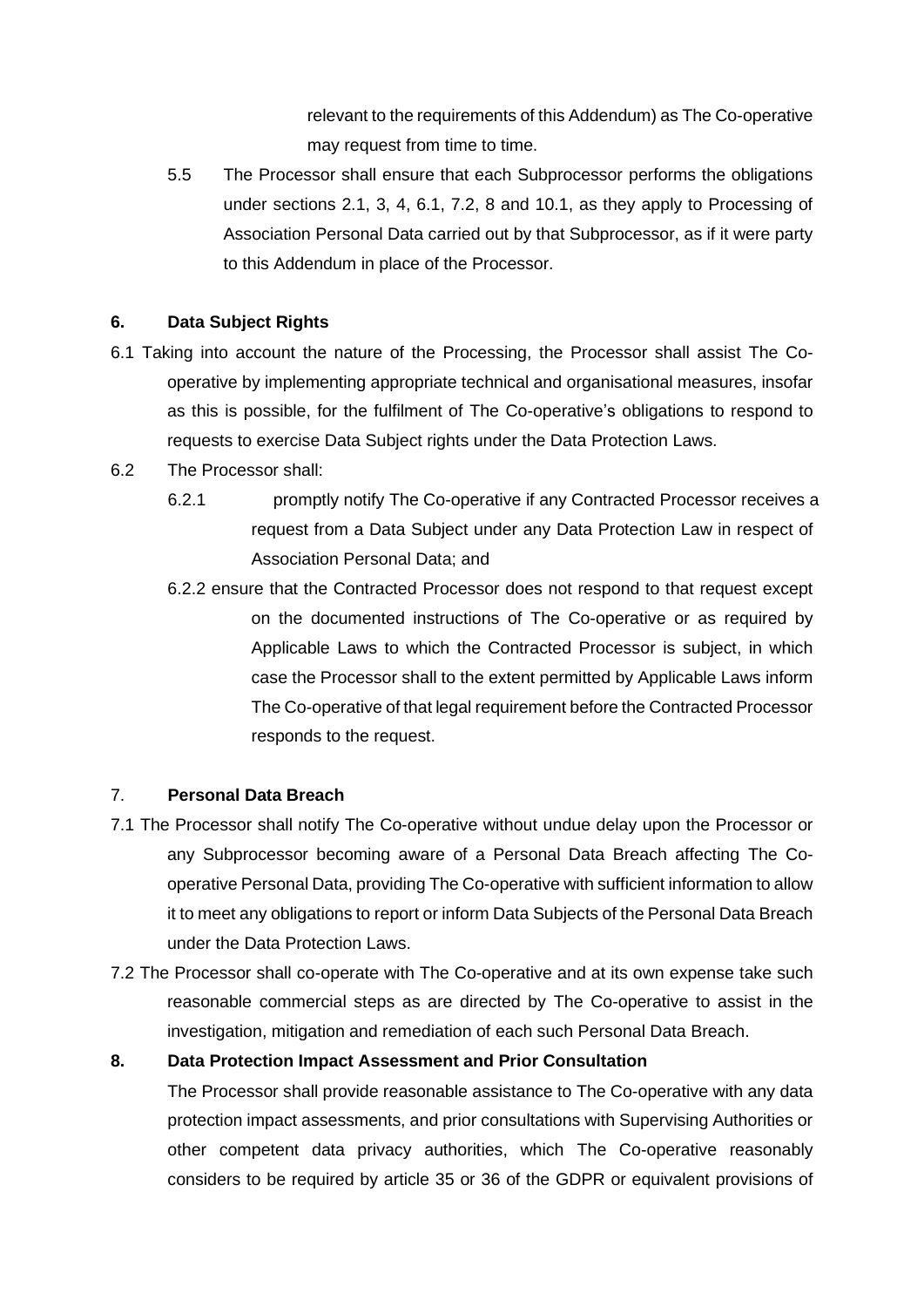any other Data Protection Law, in each case solely in relation to Processing of Association Personal Data by, and taking into account the nature of the Processing and information available to, the Contracted Processors.

#### **9. Deletion or return of Association Personal Data**

- 9.1 Subject to sections 9.2 and 9.3, the Processor shall promptly and in any event within seven (7) days of the date of cessation of any Services involving the Processing of Association Personal Data (the "Cessation Date"), delete and procure the deletion of all copies of those Company Personal Data.
- 9.2 Subject to section 9.3, The Co-operative may in its absolute discretion by written notice to the Processor within seven (7) days of the Cessation Date require the Processor to (a) return a complete copy of all Association Personal Data to The Co-operative by secure file transfer in such format as is reasonably notified by The Co-operative to the Processor; and (b) delete and procure the deletion of all other copies of Association Personal Data Processed by any Contracted Processor. The Processor shall comply with any such written request within seven (7) days of the Cessation Date.
- 9.3 Each Contracted Processor may retain Association Personal Data to the extent required by Applicable Laws and only to the extent and for such period as required by Applicable Laws and always provided that the Processor shall ensure the confidentiality of all such Company Personal Data and shall ensure that such Company Personal Data is only Processed as necessary for the purpose(s) specified in the Applicable Laws requiring its storage and for no other purpose.
- 9.4 Processor shall provide written certification to The Co-operative that it has fully complied with this section 9 within fourteen (14) days of the Cessation Date.

#### **10. Audit rights**

- 10.1 Subject to sections 10.2 and 10.3, the Processor shall make available The Co-operative on request all information necessary to demonstrate compliance with this Addendum, and shall allow for and contribute to audits, including inspections, by The Co-operative or an auditor mandated by The Co-operative in relation to the Processing of The Cooperative Personal Data by the Contracted Processors.
- 10.2 Information and audit rights of The Co-operative only arise under section 10.1 to the extent that the Principal Agreement/Contract does not otherwise give them information and audit rights meeting the relevant requirements of Data Protection Law (including, where applicable, article 28(3)(h) of the GDPR).
- 10.3 Where carrying out an audit of Personal Data, The Co-operative shall give the Processor reasonable notice of any audit or inspection to be conducted under section 10.1 and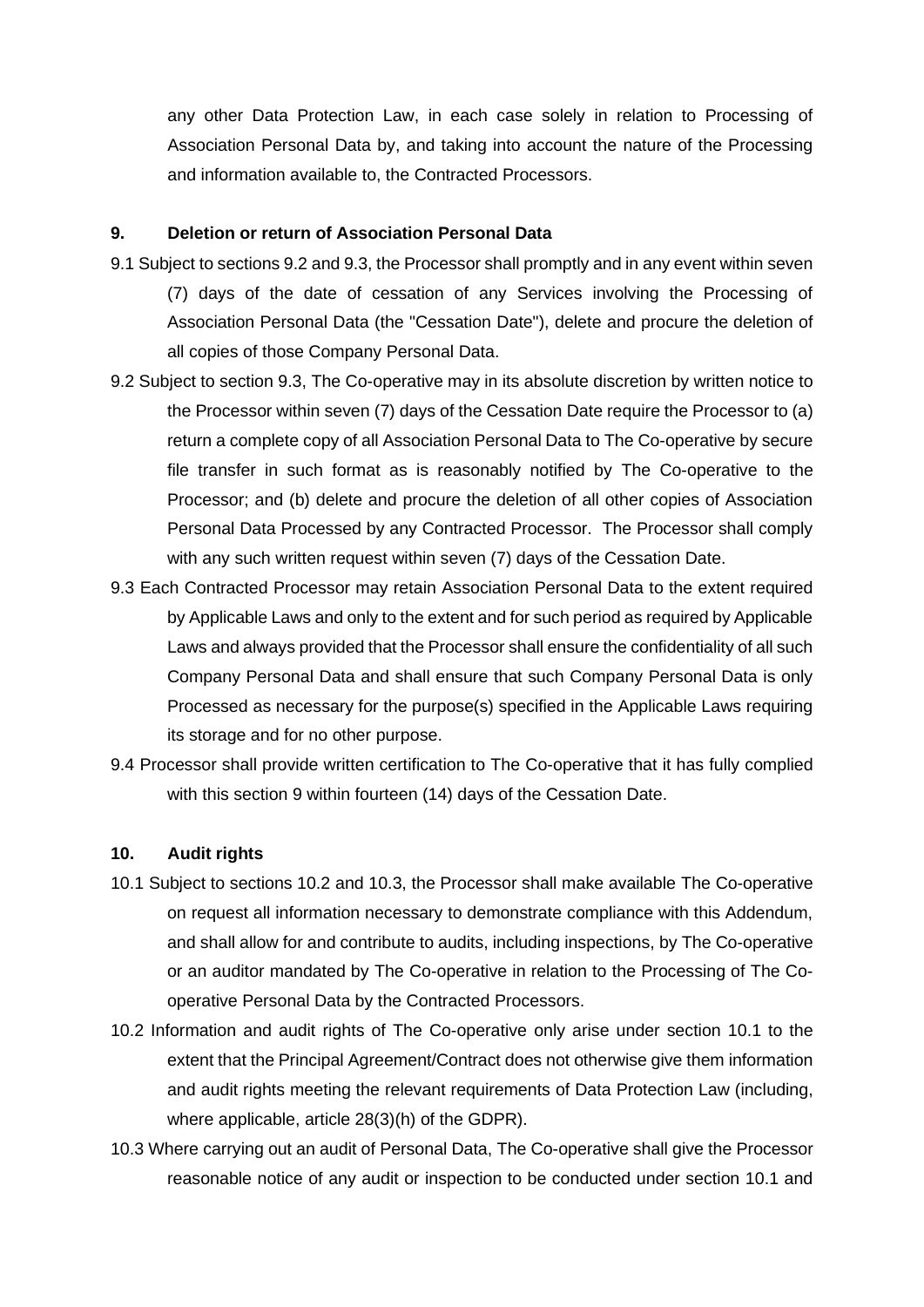shall make (and ensure that each of its mandated auditors makes) reasonable endeavours to avoid causing (or, if it cannot avoid, to minimise) any damage, injury or disruption to the Contracted Processors' premises, equipment, personnel and business while its personnel are on those premises in the course of such an audit or inspection. A Contracted Processor need not give access to its premises for the purposes of such an audit or inspection:

- 10.3.1 to any individual unless they produce reasonable evidence of identity and authority; or
- 10.3.2 outside normal business hours at those premises, unless the audit or inspection needs to be conducted on an emergency basis and The Co-operative undertaking an audit has given notice to the Processor that this is the case before attendance outside those hours begins

#### **11. General Terms**

### *Governing law and jurisdiction*

- 11.1 The Parties hereby submit to the choice of jurisdiction stipulated in the Principal Agreement/Contract with respect to any disputes or claims howsoever arising under this Addendum, including disputes regarding its existence, validity or termination or the consequences of its nullity; and
- 11.2 this Addendum and all non-contractual or other obligations arising out of or in connection with it are governed by the laws of the country or territory stipulated for this purpose in the Principal Agreement/Contract. *Order of precedence*
- 11.3 Nothing in this Addendum reduces the Processor's obligations under the Principal Agreement/Contract in relation to the protection of Personal Data or permits the Processor to Process (or permit the Processing of) Personal Data in a manner which is prohibited by the Principal Agreement/Contract.
- 11.4 Subject to section 11.2, with regard to the subject matter of this Addendum, in the event of inconsistencies between the provisions of this Addendum and any other agreements between the parties, including the Principal Agreement/Contract and including (except where explicitly agreed otherwise in writing, signed on behalf of the parties) agreements entered into or purported to be entered into after the date of this Addendum, the provisions of this Addendum shall prevail.

# *[Drafting Note: see comments above re Restricted Transfers etc and the applicability of standard contractual clauses]*

## *Changes in Data Protection Laws, etc.*

11.5 The Co-operative may: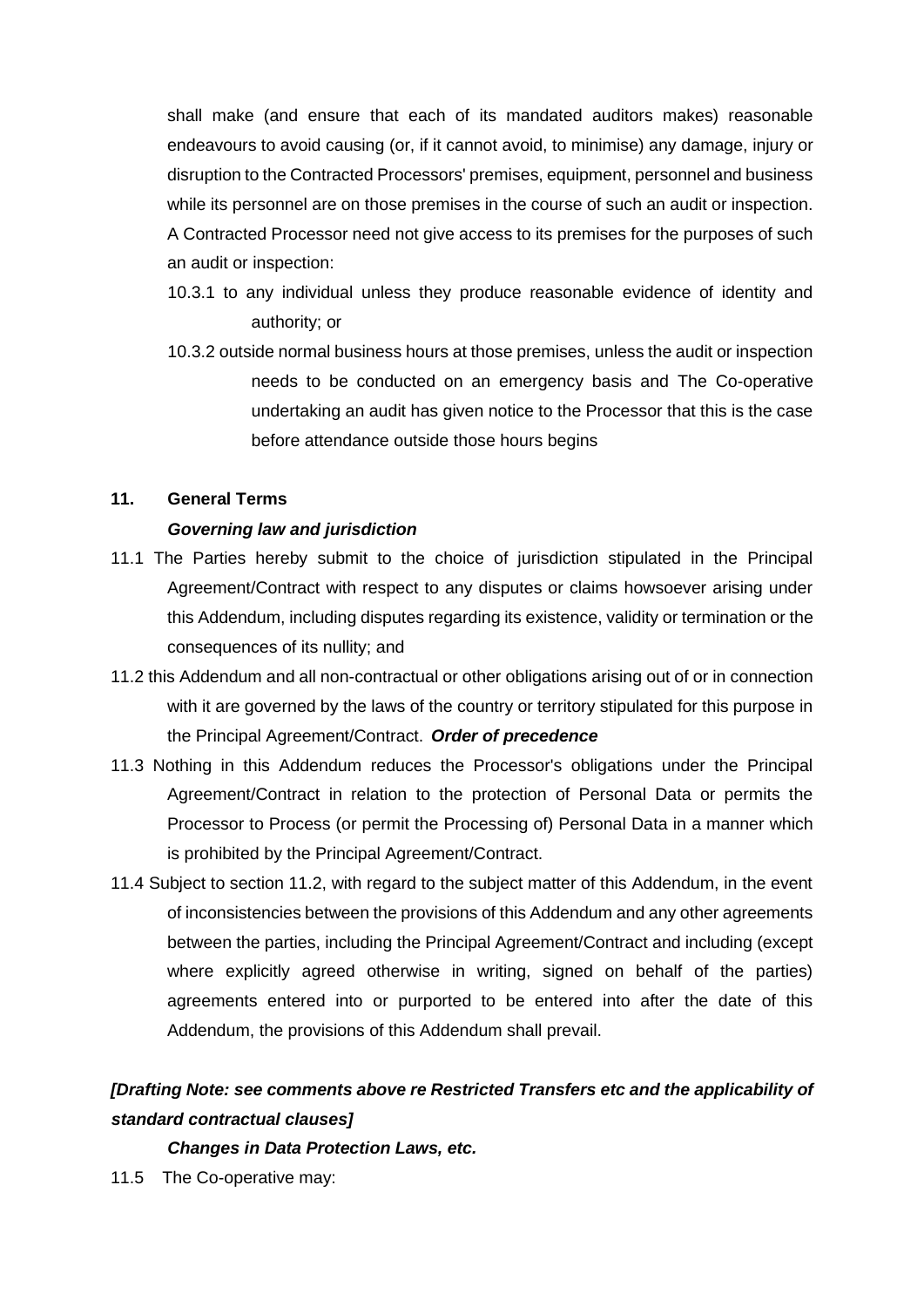- 11.5.1 by giving at least twenty eight (28) days' written notice to the Processor, from time to time make any variations to the terms of the Addendum which are required, as a result of any change in, or decision of a competent authority under, that Data Protection Law, to allow those Restricted Transfers to be made (or continue to be made) without breach of that Data Protection Law; and
- 11.5.2 propose any other variations to this Addendum which The Co-operative reasonably considers to be necessary to address the requirements of any Data Protection Law.

### *Severance*

11.6 Should any provision of this Addendum be invalid or unenforceable, then the remainder of this Addendum shall remain valid and in force. The invalid or unenforceable provision shall be either (i) amended as necessary to ensure its validity and enforceability, while preserving the parties' intentions as closely as possible or, if this is not possible, (ii) construed in a manner as if the invalid or unenforceable part had never been contained therein.

IN WITNESS WHEREOF, this Addendum is entered into and becomes a binding part of the Principal Agreement with effect from the date first set out above. On behalf of The Cooperative at

on by

Print Full Name

before this witness

Director/Secretary/Authorised **Signatory** 

Print Full Name Witness

Address